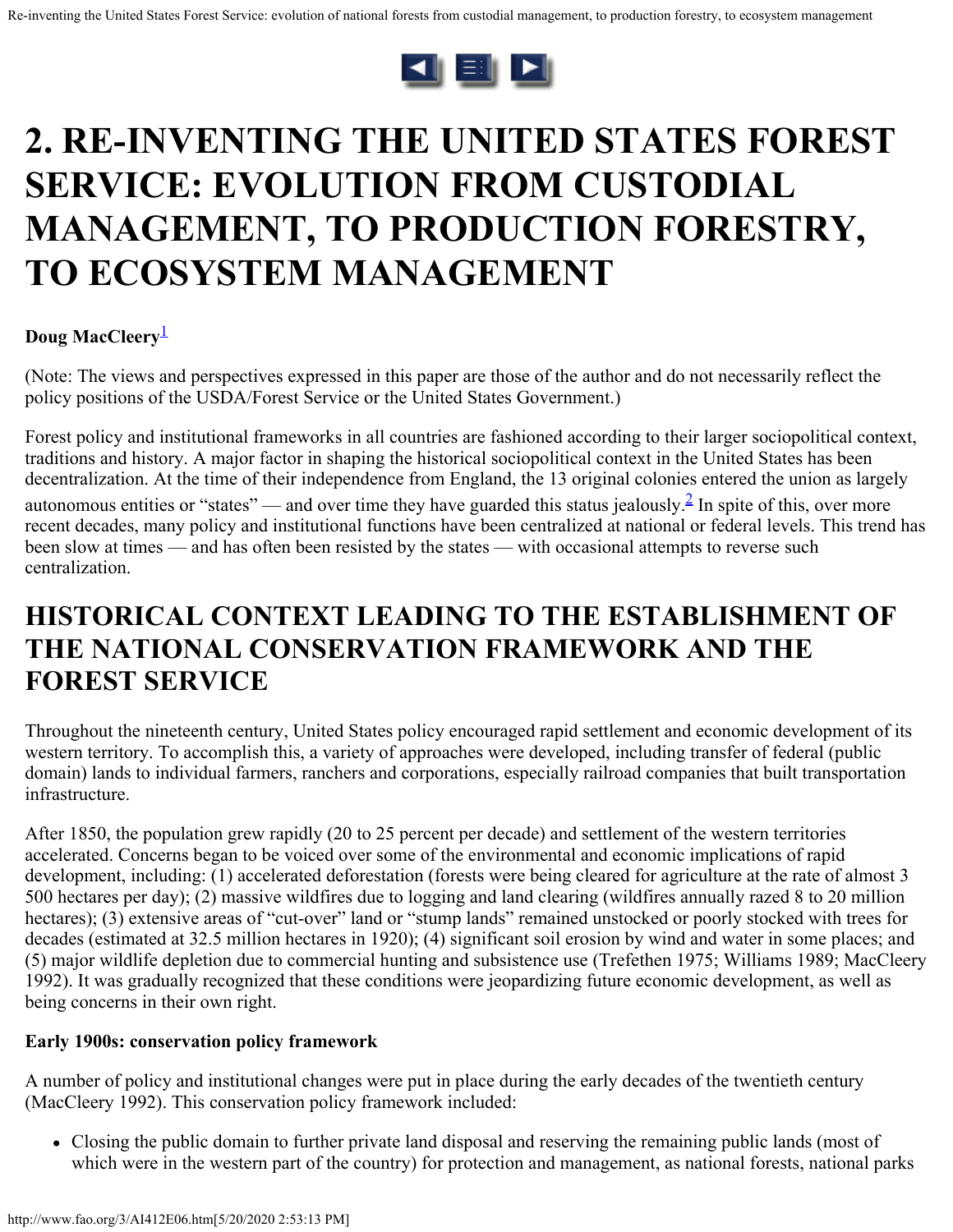and national wildlife refuges.

- Promoting and encouraging the protection of forests and grasslands across all ownership categories from wildfire, insects and disease.
- Improving natural resource management by acquiring scientific knowledge on the management of forests and wildlife and on the more efficient utilization of raw materials.
- Improving the management and productivity of both agricultural lands and forests through technical and financial assistance to farmers and landowners.
- Adopting and enforcing federal and state wildlife conservation laws.

The rationale for public land reservation in 1900 was watershed protection and timber production. There were major concerns at the time that forest depletion would lead to timber shortages, even a "timber famine" (Williams 1989). In 1900, wood was considered an essential raw material for both industrial and domestic use.

Given the long time frames associated with tree growth, plus the relatively low timber prices at the time, it was assumed widely that once the original forest capital was removed private landowners would not make the forest management investments that would be needed to assure adequate long-term supplies of timber for the nation.<sup>3</sup> Therefore national forests were reserved to secure "favorable conditions of water flows, and to furnish a continuous supply of timber…" (1897 Organic Administration Act). By 1900, however, about 70 percent of the total national area of productive forests had already been transferred to private ownership and a decision was made not to transfer the remaining forest lands.

Rather than transferring the remaining 30 percent of forest lands to private ownership or giving administrative responsibility to the states or local authorities, the United States opted for direct federal administration of much of the remaining public domain lands. This decision was a significant one which has, over the years, substantially affected the political dynamics under which these lands have been administered.

The Forest Service, established under the United States Department of Agriculture, became the primary government agency for administering the national forests and supporting collaborative forest management across the country.

Federally administered lands are concentrated in the western United States and make up about 261 million hectares. These lands contain approximately 100 million hectares of forest land — or about a third of all forests in the United States. The Forest Service administers 78 million hectares of land, or about 8 percent of the total area of the United States (Table 1).

#### **Table 1. Land area and ownership in the United States**

| <b>Ownership category</b>        | Land area (millions of ha) | <b>Percent of all lands</b> |
|----------------------------------|----------------------------|-----------------------------|
| Private lands                    | 551                        | 60                          |
| Public lands                     |                            |                             |
| National Forest System           | 78                         | 8                           |
| <b>Bureau of Land Management</b> | 106                        | 12                          |
| <b>National Park Service</b>     | 34                         | 4                           |
| National Wildlife Refuges        | 38                         | 4                           |
| DOD/Energy/other agencies        | 6                          |                             |
| <b>Total Federal</b>             | 262                        | 29                          |
| Indian Trust lands               | 22                         | 2                           |
| State and local                  | 79                         | 9                           |
| Total public                     | 363                        | 40                          |
| All lands                        | 916                        | 100                         |

Sources: Based on USDA/ERS (2001) and USDA and USDI statistics.

# **FOREST SERVICE: ORGANIZATIONAL PHILOSOPHY AND**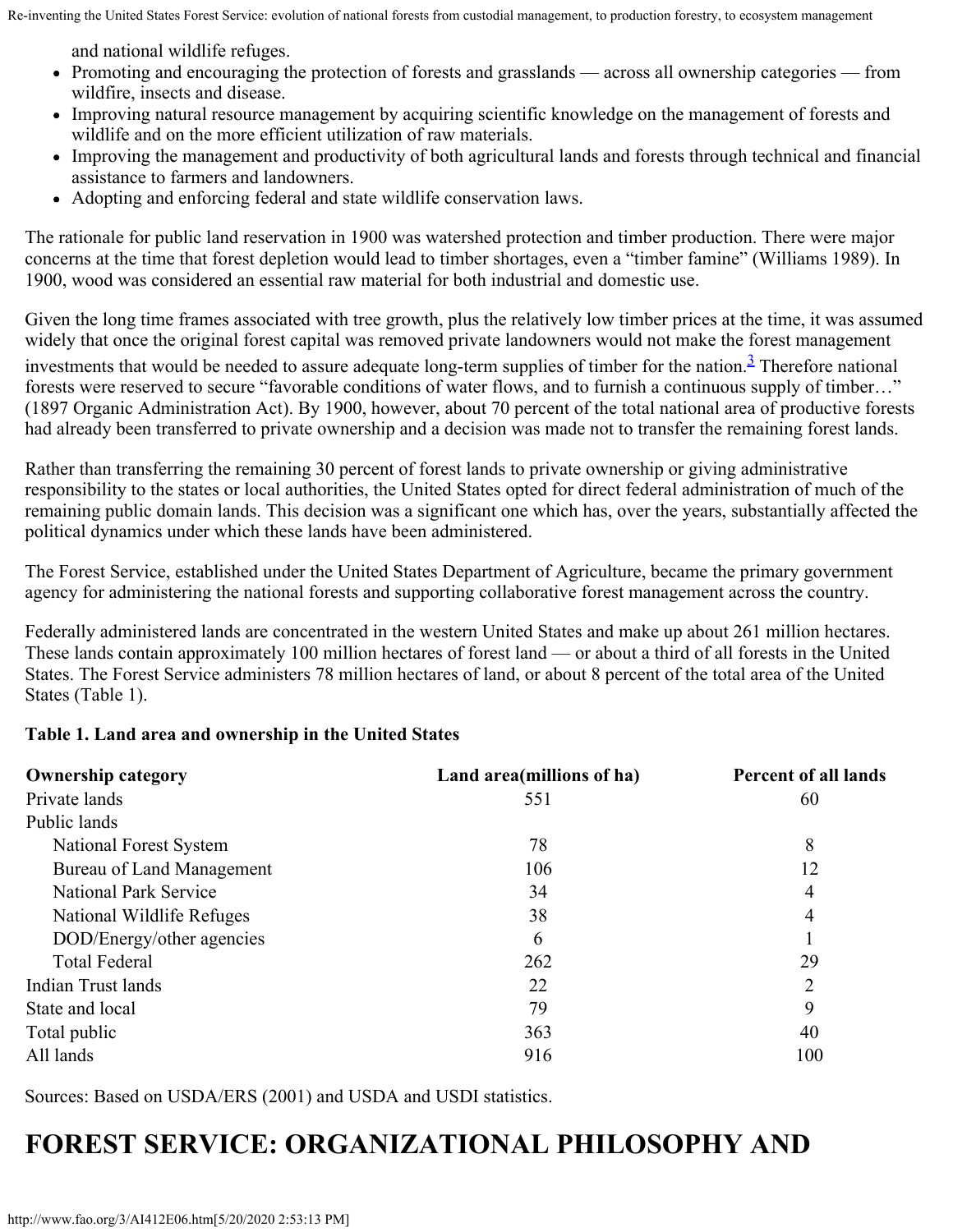# **STRUCTURE**

One of the most significant structural re-organizations in the early years of forest management in the United States occurred when the Forest Service was created in 1905. At that time, management responsibility for the forest reserves was transferred from the Department of the Interior's General Land Office to the Department of Agriculture.<sup>4</sup> This signified a major change in organizational culture from the land disposal philosophy of the Department of the Interior to the production and scientific management philosophy of the Department of Agriculture.<sup>5</sup>

At the time it was established, the Forest Service was crafted on European models of forest administration and was characterized by:

- A professional line and staff cadre that was required to pass proficiency exams as a condition of hiring (Roth and Williams 2003).
- A set of core values and a common approach to problem-solving. These values were reenforced by the curricula and cultural values taught in forestry schools.
- A decentralized decision-making structure with considerable discretion given to field managers. This reflected purposeful design, as well as the practicalities of the remote locations and poor communications that existed in forest areas at the time and the high variability of resources and local conditions. Previous requirements for upward reporting and approval that had existed under the Department of the Interior were reduced or eliminated (Roth and Williams 2003).
- The Forest Service becoming the central identity and organizing structure in professional employees' lives. Employees were required to move frequently if they wanted to advance professionally. This both expanded
- professional experience and reduced the risk of employees becoming "captured" by local economic interests. $6$
- A "promotion from within" policy, under which the agency prided itself that any professional employee with enough talent (and luck) could aspire to become the Chief of the Forest Service.

For decades the Forest Service was characterized by a management philosophy established early on in its history. Until the 1970s, most Forest Service professional employees were foresters with rural American values who had graduated from forestry schools that taught curricula that re-enforced these values. While the agency had a highly decentralized decision-making structure, what emerged was a remarkably consistent approach to solving problems and viewing the world.

In addition to the management of the national forests, the Forest Service was delegated responsibilities for forest management and wood technology research, and for providing assistance to private forest landowners. In cooperation with emerging state-level public forestry agencies, the Forest Service geared up to improve wildfire suppression and to provide technical and financial assistance to small forest landowners.

By the 1920s, the Forest Service's organizational framework was largely in place. This included three operational divisions: (1) the National Forest System (NFS); (2) Research and Development (R&D); and (3) State and Private Forestry (S&PF). This organizational structure remains today (Figure 1).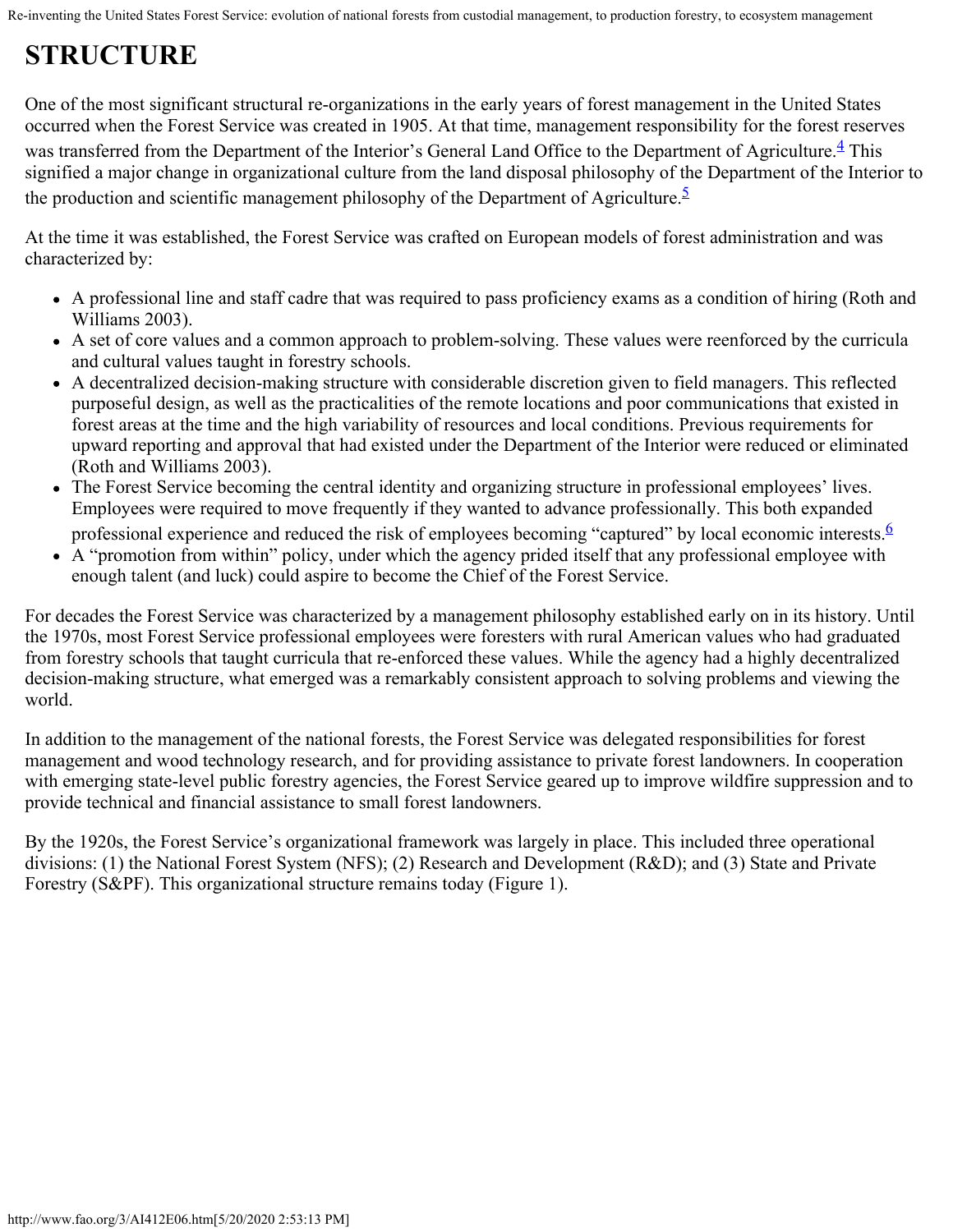

#### **Figure 1. Organizational relationship of federal land management agencies**

The National Forest System has always been the largest of the divisions by far. From inception, it has had four hierarchical levels:

- Ranger districts, subdivisions of national forests, where most fieldwork is carried out.
- Supervisor's Offices the administrative offices for each individual national forest.
- Regional Offices, providing an intermediate administrative level below the headquarters (there are nine regional offices in existence today).
- National Headquarters, located in Washington, DC.

### **THE EVOLVING USE AND MANAGEMENT OF NATIONAL FOREST SYSTEM LANDS (1905–1970)**

National forest lands traditionally and statutorily have been managed for multiple objectives such as timber, recreation, wildlife, water, grazing, mining and wilderness. The advantages of multiple use are that: (1) it provides administrative flexibility to shift management over time in response to changing public demands and preferences on public lands; and (2) it sets the stage for significant debates over preferred use, especially as competing demands become intense.

In the 1970s, Forest Service Chief John McGuire remarked that the management of millions of acres of federal lands for multiple objectives in a modern, pluralistic democracy was a "grand experiment" and that "the jury is still out" with regard to the success or failure of the experiment. These words still hold true today. The management of the national forest lands — established in the midst of controversy — remains controversial to this day.

#### **The early history of national forests**

National forest management from 1900 up to the Second World War was mostly custodial in nature. An early focus was to establish the boundaries of the national forests and to prevent, or respond to, unauthorized uses (such as illegal timber felling, unauthorized mining, agricultural encroachment).

Another main focus of Forest Service efforts was reducing uncontrolled wildfires that were common prior to the 1930s. Curtailing the 8 to 20 million hectares that consistently burned annually, mostly on private lands, was considered a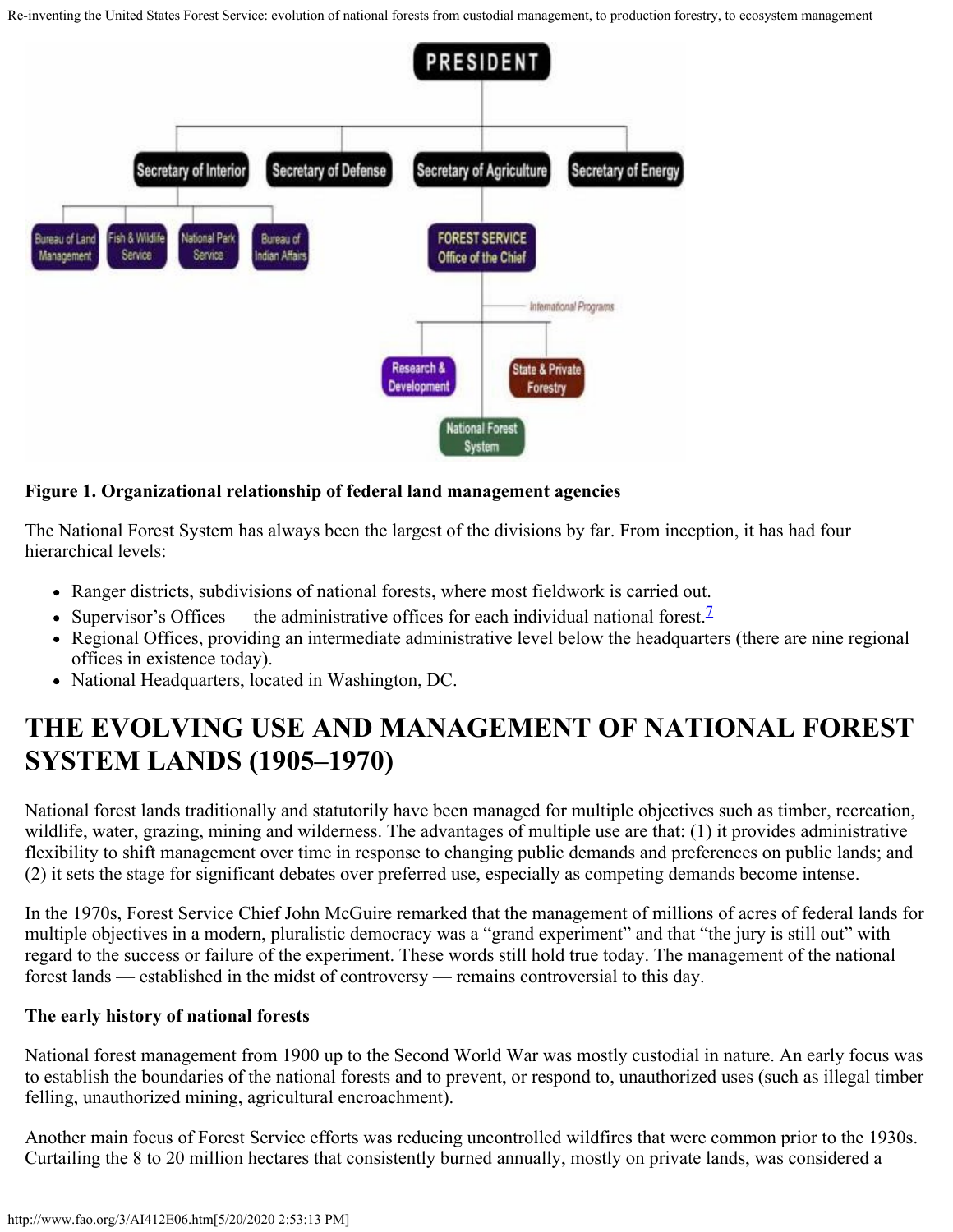prerequisite for the long-term management of forests and grasslands — both public and private.

The focus of these efforts was on protecting all lands from wildfire, regardless of their ownership; but systematic control became effective only during the 1930s, when large public employment programmes were established. By the 1960s, the area burned by wildfire had declined by 90 percent compared to the 1930s (Figure 2). This was accomplished through highly successful federal, state and private landowner cooperation.<sup>8</sup> Within the Forest Service, the State and Private Forestry Division was responsible for this coordination.



### **Figure 2. Area burned by wildfire (1930–2000)**

Source: U.S. Wildfire Statistics, USDA/Forest Service.

#### **Increased demands on national forests after the Second World War**

After the Second World War, there was substantial expansion in the demands placed on federal lands for a variety of products and uses. After the war, as millions of service men and women returned home and started families, demand for timber for housing rose dramatically. The nation increasingly looked to the national forests in the western United States to meet this demand (Steen 1976).

National forest timber sale levels increased from a range of 9 to 13.5 million  $m^3$  in the late 1940s to 45 to 50 million  $m^3$ in the 1960s. By the 1970s, national forests were meeting about 14 percent of the nation's total wood needs, and over 30 percent of softwood sawtimber — the primary source of lumber and plywood for housing (USDA/Forest Service 2004; Howard 2003).

This substantial increase not only served to meet a critical national need for timber, it also took pressure off private forest lands, many of which had been heavily logged to meet war-effort demands (Fedkiw 1989).

#### **The Forest Service's response to increased timber demands**

In order to gear up to expand national forest timber sales, the late 1950s and 1960s witnessed a major increase in Forest Service employees (Figure 3). From 1955 to 1975, the number of Forest Service employees more than doubled, from 9 100 to over 19 500 (Williams 2004a; OPM 2006). Most were foresters, with an increasing number of civil engineers after 1965, who were hired to prepare and administer timber sales and build roads.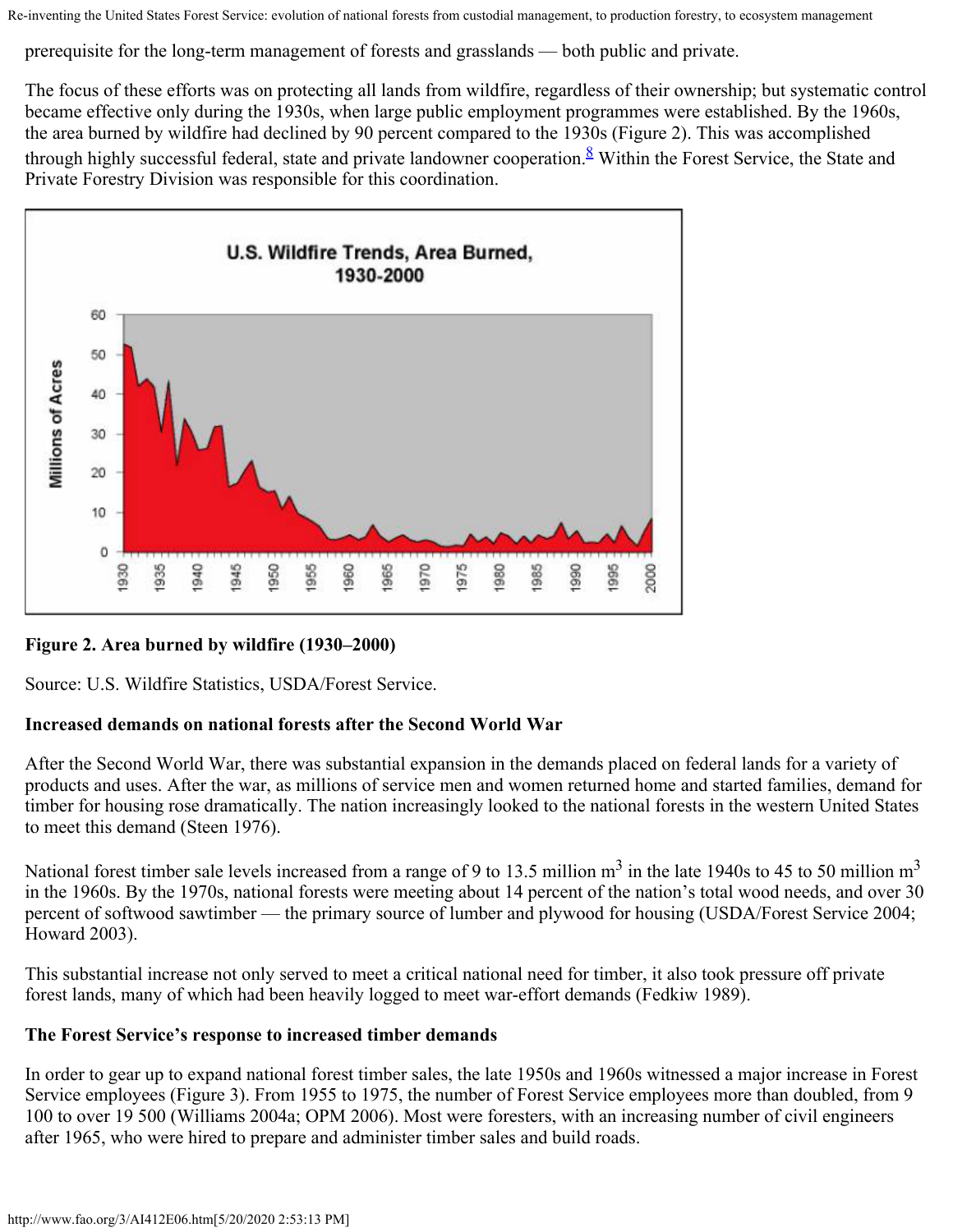

#### **Figure 3. Changes in permanent full-time Forest Service employees**

Sources: Williams (2004a); OPM (2006); HRM (2006).

By the 1960s, each individual national forest had developed a management plan that specified the maximum annual allowable timber harvest. Commercial harvest of timber from national forest lands has subsequently been carried out primarily using short-term (one to five years duration) contracts for logging and road building only. Among other tasks, Forest Service managers designate the timber to be harvested, locate and design forest roads and specify the logging systems to be used. Timber sale contracts specifying the requirements for harvest of timber and construction of roads (if needed) are also prepared by Forest Service employees. Such contracts are advertised, competitively bid and awarded to the qualified private contractor submitting the highest bid (often a wood processing mill or logging contractor). Administration of these contracts is overseen by Forest Service employees.<sup>2</sup>

#### **The Forest Service seen as a model public agency**

After its first 50 years, the Forest Service generally was looked upon as a stunning success — an agency known for high morale, a strong sense of purpose and administrative excellence. A 1952 *Newsweek* magazine article stated, amongst other factors, that due to its sterling reputation, "The Forest Service is one Washington agency that doesn't have to worry about next fall's election. Nor will the next administration have to worry about the Forest Service. In 47 years, the foresters have been untouched by scandal". Because of this, "Most Congressmen would as soon abuse their own mothers as be unkind to the Forest Service".<sup>10</sup>

A 1960 book on public administration, *The forest ranger*, documented the Forest Service as a case study example of an efficient and effective public institution (Kaufman 1960). Kaufman attributed the Forest Service's success to a sense of shared purpose, values and a common culture. Ironically, however, two decades later, the reputation of the Forest Service would be in tatters.

#### **Congressional endorsement of managing NFS lands for multiple objectives**

The 1950s witnessed a substantial increase in demand for non-timber uses, outputs and values from national forests and other federal lands. Per capita personal incomes rose rapidly after 1940, rising from about US\$2 000 annually in 1940 to US\$26 000 in 2000 (adjusted for inflation) (U.S. Department of Commerce 2001). An increasingly mobile and affluent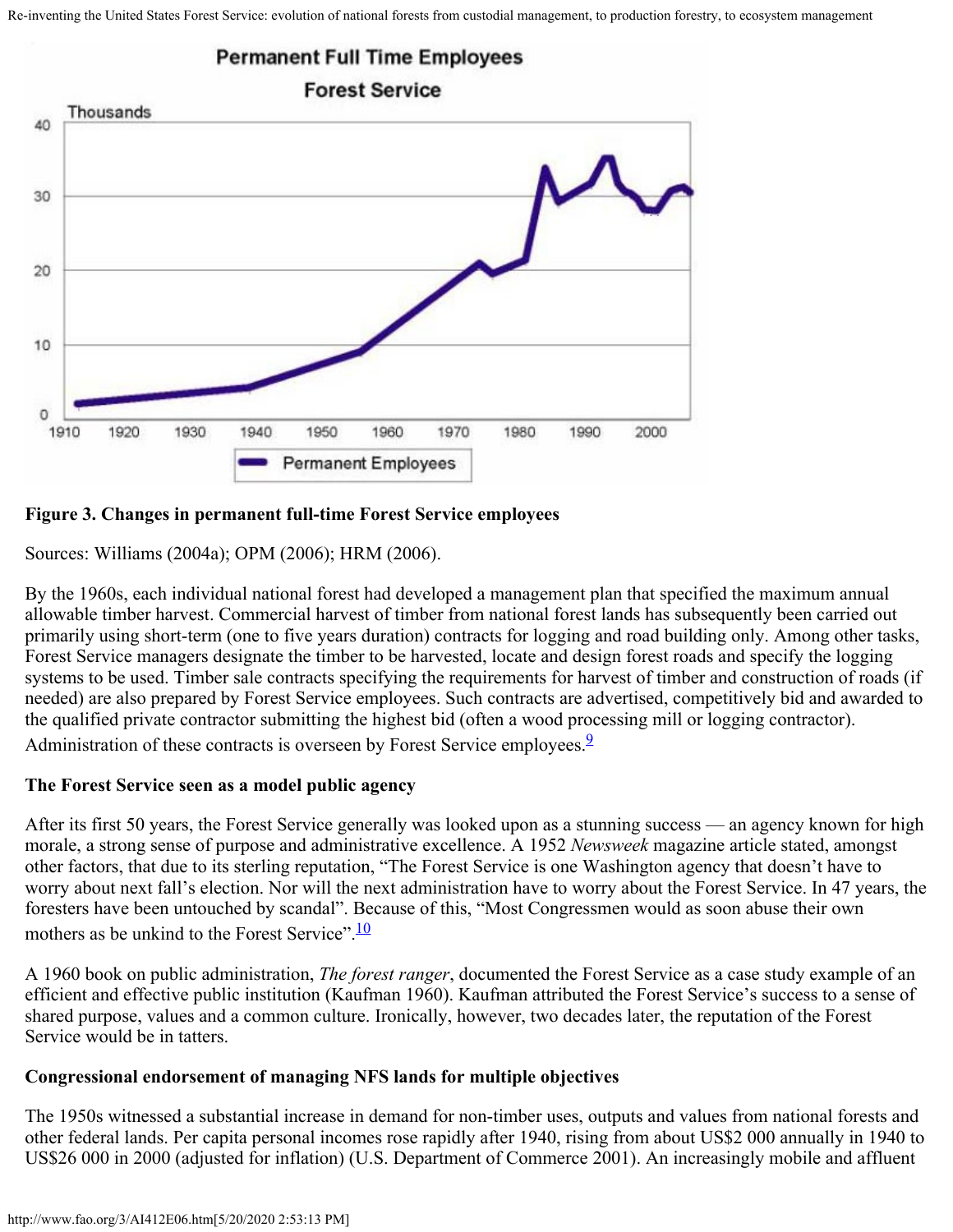population began to look to national forests for outdoor recreation. Visits to national forests had increased from about 5 million in the early 1920s to 18 million in 1946, but surged to 93 million visits in 1960 and 233 million in 1975 (Census 1975 and 1994).

The increased demands on national forests led to an interest in legislatively expanding their authorized uses from watershed protection and timber production as elaborated in the 1897 Organic Act. The Multiple Use-Sustained Yield Act of 1960 (MUSYA), which was hailed by the Forest Service as a significant accomplishment, gave the agency permissive and discretionary authority to administer national forests "for outdoor recreation, range, timber, watershed, and wildlife and fish purposes".

The passage of MUSYA created the impetus for multiple-use planning and the hiring of new specialists, such as soil scientists, to assist in integrating uses on the ground (Fedkiw 1999; Williams 2002). These multiple-use plans often zoned national forests into general administrative emphasis areas, but still required considerable on-the-ground coordination with regard to where specific uses (timber, recreation, wildlife, mining, grazing) were to occur and how conflicts were to be resolved (Fedkiw 1999).

### **1960s recreation and wilderness legislation**

In the 1960s, a growing segment of the public began seeking statutory protection for maintaining federal lands in their "natural" condition. The Wilderness Act, passed in 1964 after much debate, provided for the designation of significant areas of federal land in their natural and "untrammeled" condition. $11$  Most commodity uses were prohibited from these areas. The Wilderness Act set the stage for much of the controversy and antagonism over the use and management of national forests that remains today. $\frac{12}{2}$ 

In 1968, the Wild and Scenic Rivers Act and the National Trails System Act were passed. These acts created separate systems within which rivers and trails with outstanding scenic, recreational, geological, cultural, historical, or other values could be designated by Congress into national systems, often after being proposed for such designations by federal land-managing agencies (DPC 1988). A Land and Water Conservation Fund was established, financed by oil revenues, to help finance the purchase of land in nationally designated areas.

### **The environmental movement of the 1970s — a new agenda**

The growing environmental awareness of the 1960s continued to evolve into a general concern over the deterioration of air and water quality and the negative environmental and health effects of industrialization. Industrial air and water pollution were significant in and around most cities. Rachael Carson's *Silent spring* galvanized public concern over pesticide use (Carson 1962). The first Earth Day (1970) successfully raised public awareness on environmental issues. Congress responded to these concerns by passing a variety of laws that addressed air and water quality as well as toxic control and endangered species.

A primary focus of the environmental legislation of the 1970s was to reform the way federal agencies made decisions affecting the environment. The National Environmental Policy Act of 1970 (NEPA) required federal agencies proposing actions that could have a significant effect on the environment to evaluate a range of alternatives to the proposed action and come to a reasoned choice after providing the public with an opportunity for comment. Although only a procedural law, NEPA has had a profound impact on federal decision-making.

The Endangered Species Act of 1973 (ESA) provided a statutory mandate for protecting species in jeopardy. It prohibited federal agencies from carrying out actions that might adversely affect a species listed as threatened or endangered. The ESA became a powerful tool that mandated that primacy in federal decision-making be given to endangered species protection, and, by extension, to biodiversity. More than any other law, the ESA was the genesis of the move toward "ecosystem management" on lands managed by the federal government.

In 1974, the Forest and Rangelands Renewable Resources Planning Act (RPA) required the Forest Service periodically to assess the national long-term demand and supply situation for all renewable resources, and to plan how agency programmes would address projected resource demands and needs. In 1976, the National Forest Management Act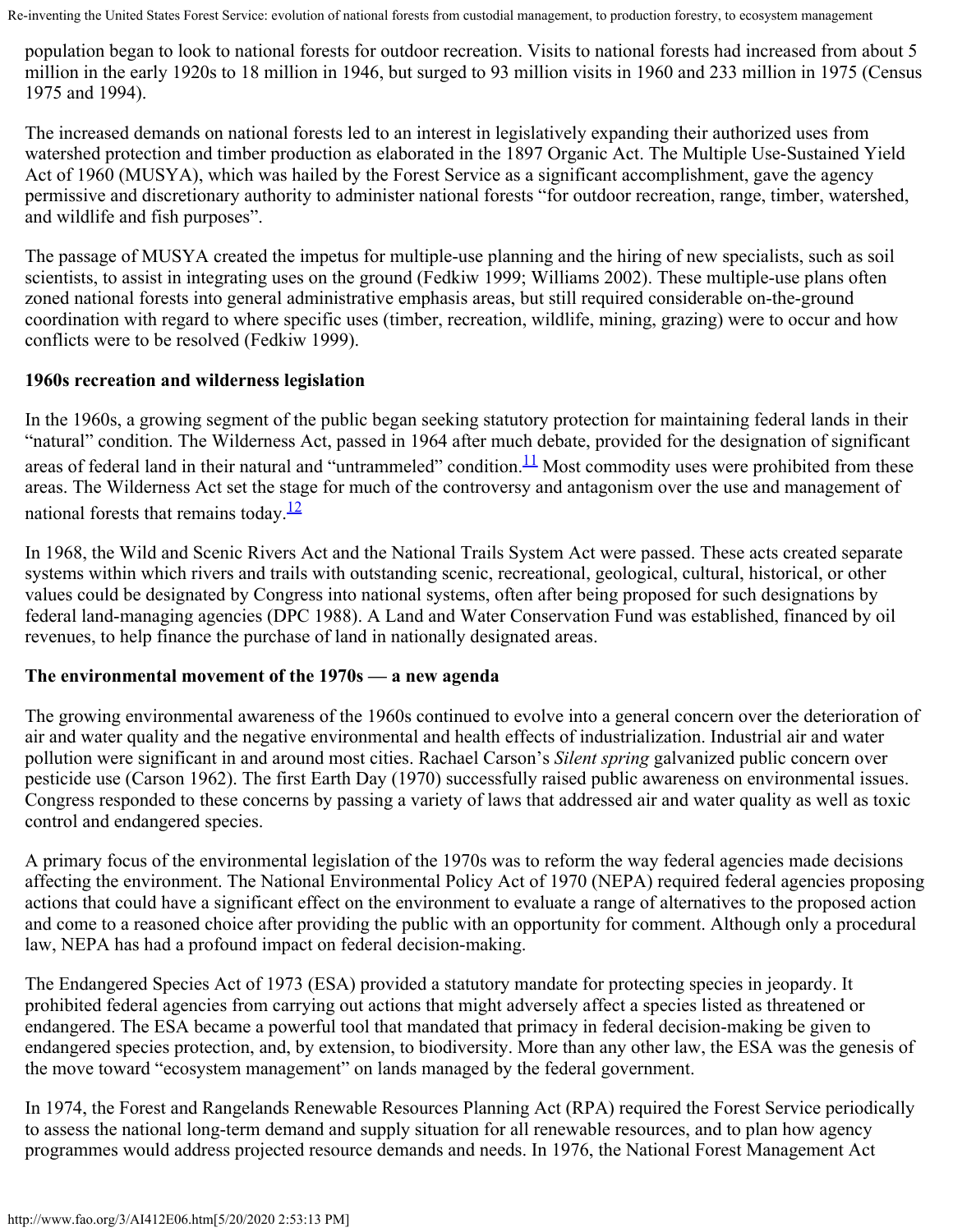(NFMA) provided detailed guidelines for the management of national forest lands and for increased participation of the public in national forest decision-making. Both the RPA and NFMA were intended to encourage planning and stakeholder involvement (Fedkiw 1999). It was hoped that the process could help to resolve the differences between environmentalists and timber, mining and livestock-grazing communities. This did not transpire.

Many environmental laws in the 1970s authorized and encouraged individual citizens and NGOs to bring lawsuits to require federal agencies to enforce the laws. This encouragement included federal financing of citizen and NGO lawsuits against federal agencies.<sup>13</sup> These statutory provisions substantially increased the role of NGOs as an element of environmental law enforcement and of United States courts in interpreting the "intent of Congress" in passing these laws. As many of these laws contain vague goals and standards, this has sometimes put the courts in the de facto position of setting environmental policy through judicial interpretation.

The 1960s–1970s environmental movement had other subtle effects. One was generating interest among affluent young urban people in careers in conservation and natural resources. These "Earth Day graduates" have subsequently moved into influential positions in most federal and state land-managing agencies.

Another major shift since the 1960s has been the movement of urban people to many rural areas adjacent to national forests. These former "urbanites" have caused a significant change in the preferences expressed by local people for how national forests should be managed.

### **EFFECT OF THE 1970s ENVIRONMENTAL AGENDA ON NATIONAL FORESTS**

### **Hiring of resource specialists**

One of the responses of the Forest Service to the environmental laws enacted in the 1970s was to rapidly increase the hiring of resource specialists — wildlife biologists, soil scientists, hydrologists, archeologists and other experts. Such specialists were required to prepare environmental analyses under NEPA and forest plans under NFMA, as well as to carry out soil and watershed evaluations, archeological investigations and related activities to enable timber sales to progress in compliance with the new environmental legislation (Fedkiw 1999). Between 1980 and 1985, Forest Service permanent full-time employment rose from about 21 400 to 29 200 employees (Williams 2004a; OPM 2006; HRM  $2006$ ). $\frac{14}{1}$  $\frac{14}{1}$  $\frac{14}{1}$ 

Many of these specialists were Earth Day graduates; although they were hired to assist in assuring compliance with applicable environmental laws, they also helped change the culture and values of the agency itself. These new employees eventually had a profound impact on the Forest Service.

#### **Concerns over land management practices and resulting expansion of protected areas**

The use of clear-cutting timber harvest practices increased dramatically in national forests after the Second World War. By the 1970s, an increasingly vocal and well-organized public disliked the visual and other effects of prevailing timberharvesting activities and sought political remedies to reduce them. Concerns over clear-cutting led to Congress recommending guidelines for the application of clear-cutting on federal lands, and eventually to the passage of the NFMA.<sup>15</sup> Later, as clear-cutting greatly diminished after 1990, the focus of many environmental groups shifted to oppose commercial timber harvesting more generally.

In addition to clear-cutting concerns, a second major public thrust was aimed at designating significant areas of national forest land as statutory "wilderness" or similar statutory categories emphasizing protection of natural values, recreation and other uses, and limiting or prohibiting commodity production. Between 1980 and 1985, Congress passed omnibus state-wide wilderness acts for 25 states (including most of the states containing national forest lands).

#### **The 1980s and the "War in the Woods"**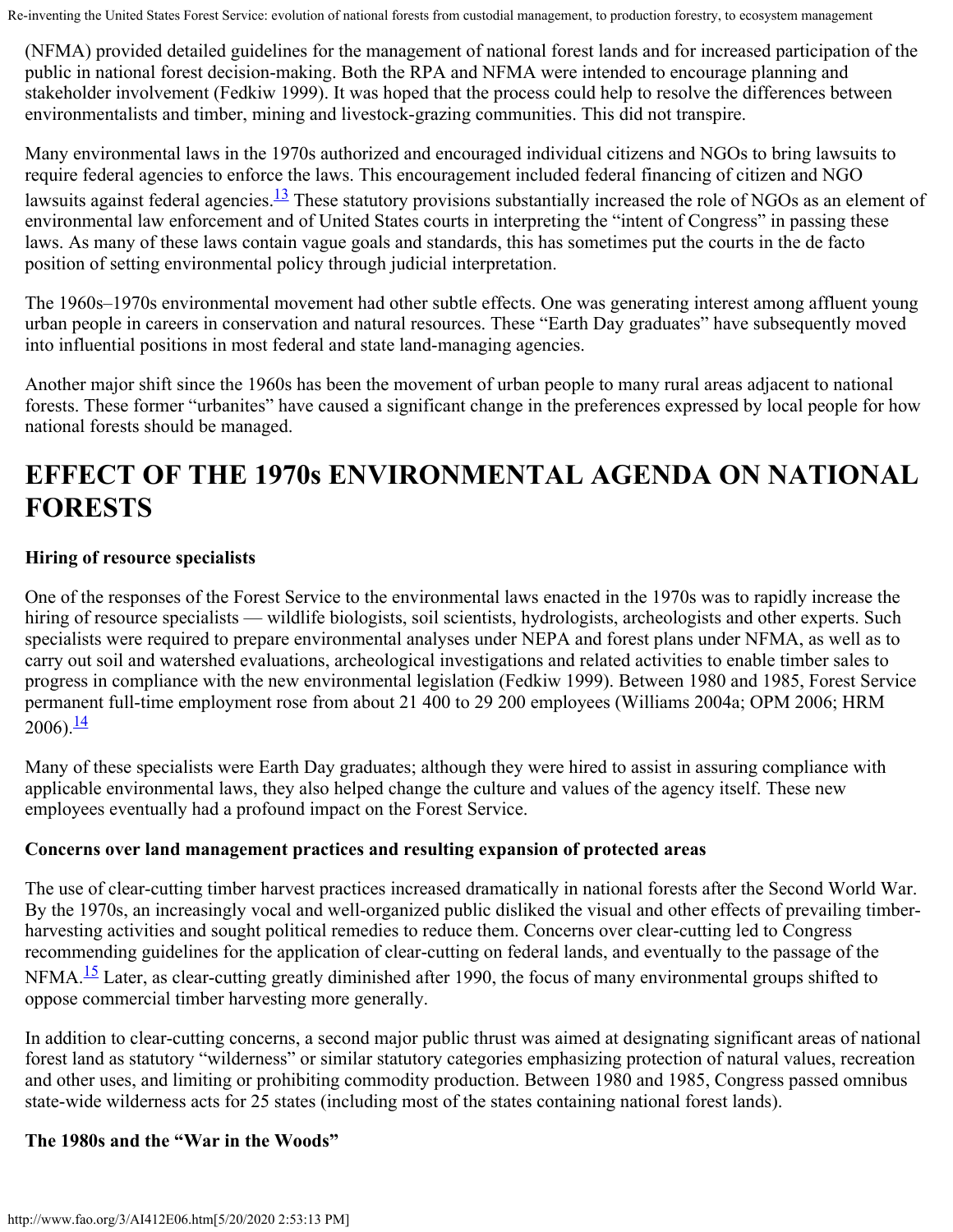The 1980s saw a merging of focus and linkage between concerns over national forest land management practices and wilderness designation generated by language in virtually all omnibus state-wide wilderness acts. This language prevented the Forest Service from considering any more additions to the National Wilderness Preservation System after completion of the first round of land management planning under the NFMA, but required such consideration when forest plans were revised ten to 15 years later. This dramatically shifted the focus of many environmental groups from "wilderness" designation *per se* to seeking to protect as much undeveloped and unroaded land as possible for potential designation as wilderness in the future.

Issues emerging strongly in the 1980s that reflected this changed focus included concerns that the Forest Service was selling timber in some areas below its cost of production and the old-growth/ northern spotted owl issue in the Pacific Northwest (Fedkiw 1999). While both of these issues reflected important public policy issues, they also acted as wilderness "proxies" designed to protect the inventory of undeveloped and roadless areas.

The late 1980s and early 1990s were characterized by increasing administrative appeals and lawsuits charging that the Forest Service was violating the NFMA, the ESA and other environmental laws. Such legal challenges became common and were successful often enough to delay several proposed timber sales and other projects and create uncertainty over national forest timber and other commodity programme outputs (Fedkiw 1999).

### *Dissent from within the ranks of the Forest Service*

In addition to public conflict, debate over the use and management of national forest lands was growing within the ranks of agency employees. In the mid-1980s, the Forest Service installed a new electronic communication system that linked its various field offices and line organizations. The electronic communications system, which was very innovative for the time, allowed for greatly improved internal communication vertically between organizational levels as well as horizontally among Forest Service employees. Soon several informal networks were established that allowed likeminded employees to share information and ideas on national forest activities and policies.

These network dialogues became fora for internal debate and fostered a growing sense of solidarity and democracy within the ranks of Forest Service employees who disagreed with official policy and trends (and also among employees willing to debate the dissenters). Several of these fora became institutionalized such as the so-called "Eco-Watch" dialogues.<sup>16</sup> To its credit, Forest Service leadership, although it may not have liked how official communications equipment was being used, did not systematically seek to stifle such dialogue.

Other dissent was growing within the ranks, especially among forest supervisors. In 1989, at what was to become known as the "Sunbird" conference, 14 forest supervisors from the Northern Region (Montana and northern Idaho) provided an "open letter" to Chief Dale Robertson stating their view that existing national forest timber harvest levels were jeopardizing important resource values such as water quality, and were out of step with many national forest stakeholders. The letter was leaked to the press and created considerable attention in the media and in the environmental community.

Additional internal dissent came from lower-level employees. For example, Jeff DeBonis, a Forest Service timber sale planner and an Earth Day graduate, broke ranks with the agency in 1989 by sending a seven-page letter directly to Chief Robertson (copied to several members of Congress) raising concerns over Forest Service timber-harvesting policies in the Pacific Northwest. DeBonis later resigned from the Forest Service, but before doing so he established the Association of Forest Service Employees for Environmental Ethics (or AFSEEE), with a self-proclaimed role as "environmental conscience" on Forest Service policies and practices.<sup>[17](#page-28-2)</sup>

### *Dissent from within the ranks of the research community and its culmination in the northern spotted owl controversy*

By the mid-1970s, research studies began to reveal that late-successional and old-growth forests provided essential habitats for a suite of wildlife and plant species. In 1981, a summary of this research by eight Forest Service scientists was published in *Ecological characteristics of old-growth Douglas-fir forests* (Franklin *et al.* 1981). <sup>18</sup>

Scientists such as Jerry Franklin and Chris Maser began to promote a "new" style of forestry (or "New Forestry") that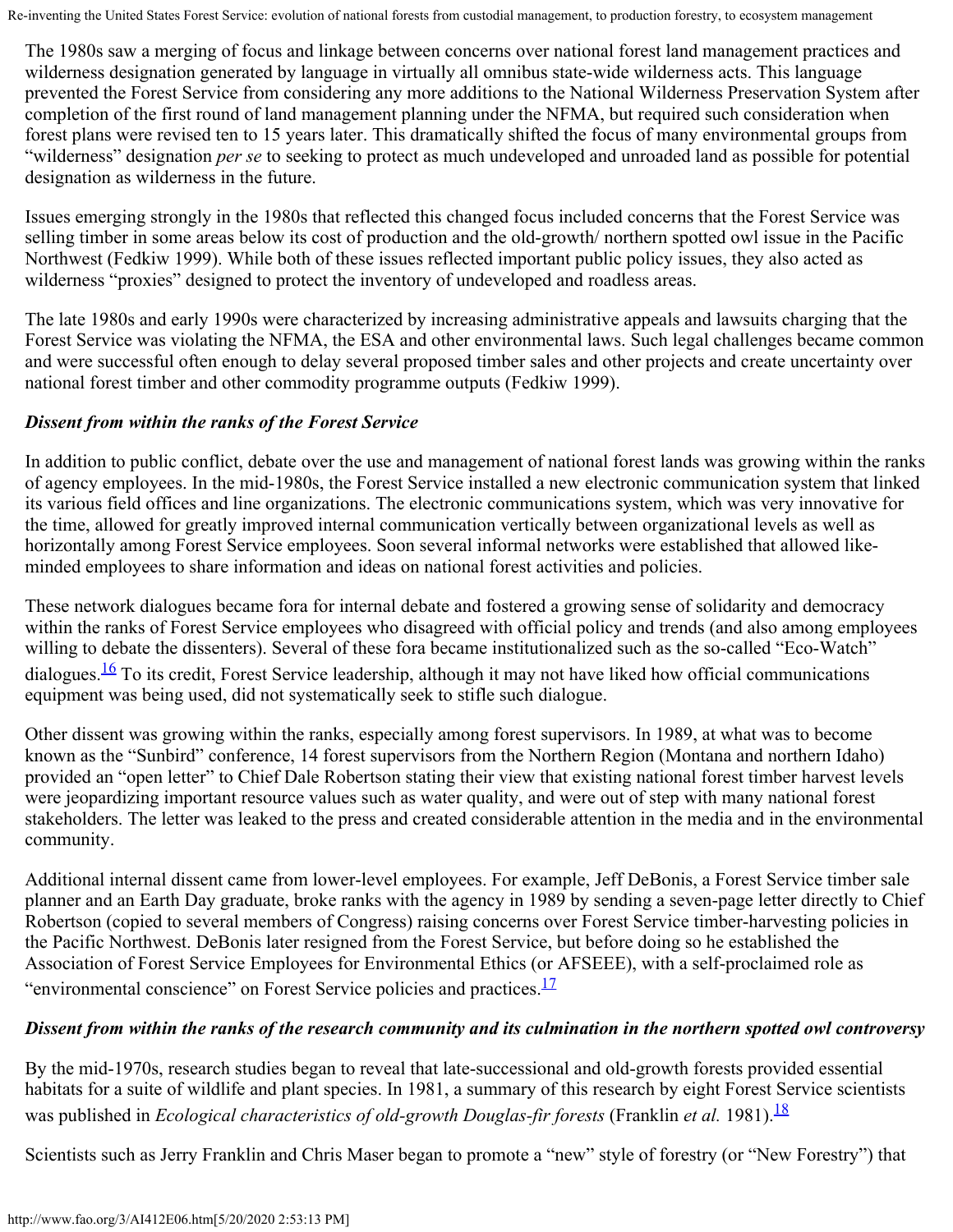would reflect the concepts behind this emerging research (Franklin and Forman 1987; Franklin 1989). This new forestry approach involved, among other concepts, leaving downed logs, standing dead trees, clumps of trees and other "biological legacies" within cutting areas. Franklin and Maser developed a broad media and environmental group following as they began to speak out publicly against the existing national forest timber-harvesting policies.

By the mid-1980s the northern spotted owl took centre stage as the "poster child" for species thought to need large areas of old-growth and late-successional forest. As conservation biologists estimated that 1 000 or more nesting spotted owl pairs would likely be required to maintain a viable species population, protection of millions of hectares of old-growth forests was potentially needed to accomplish this objective.

In March 1989, federal district court judge William Dwyer issued an injunction on the harvest of virtually all national forest timber within the range of the northern spotted owl (i.e. western Washington and western Oregon and northern California), and subsequently ordered the Forest Service to revise its standards and guidelines by March 1992 "to ensure the northern spotted owl's viability". This created an economic and political crisis.

In October 1989, the Forest Service, the Bureau of Land Management and the U.S. Fish and Wildlife Service formed the Interagency Scientific Committee (ISC), chaired by Forest Service research biologist Jack Ward Thomas. The resulting ISC report, which was issued in May 1990, provided a framework for federal agencies to determine how much federal forest might need to be preserved as owl habitat given various ratings of risk to owl viability (Thomas *et al.* [19](#page-28-4)90).<sup>19</sup>

In June 1990, the U.S. Fish and Wildlife Service listed the northern spotted owl as "threatened" under the ESA, which required federal agencies to avoid any action that might jeopardize the species regardless of the opportunity costs or economic effects associated with not taking that action.

In April 1991, the House Agriculture Committee convened its own panel, the Scientific Panel on Late Successional Forests, also chaired by Jack Ward Thomas, which issued its report in October 1991 (Johnson *et al.* 1991).<sup>20</sup> The Scientific Panel report provided a number of management options with estimated timber sale levels and risk to the northern spotted owl and several other species associated with mature forests.

The news from these reports was not good for stakeholders who wanted to maintain a high level of jobs in rural, timberproducing communities while also protecting the viability of the owl and other species. The earlier presumption of a high degree of compatibility between production forestry and the viability of all forest-dependent species was being unraveled by these panels.

### *The political response to the scientists' findings*

In April 1993, shortly after he assumed office, President Clinton convened a Forest Conference in Portland, Oregon, to consider ways to address the impasse that had existed in the Pacific Northwest for four years. The result was to commission yet another scientific team headed by Forest Service research scientist Jack Ward Thomas. In May 1994, a final proposal was submitted by the Forest Ecosystem Management Team (FEMAT) to Judge Dwyer who lifted his injunction in June 1994. In December 1994, Judge Dwyer affirmed that the plan met the requirements of the ESA, NFMA and other laws. $\frac{21}{2}$  $\frac{21}{2}$  $\frac{21}{2}$ 

Under the final decision flowing from FEMAT, now called the Northwest Forest Plan (NWFP), of the 9.9 million hectares of Forest Service and BLM land covered by the plan, only 16 percent would be available for sustained timber harvesting (another 6 percent would potentially be available in so-called "Adaptive Management Areas"). Timber sale levels in the Forest Service's Pacific Northwest Region, which had averaged about 62.5 million  $m<sup>3</sup>$  of timber annually between 1977 and 1989, dropped to an average of just 1.5 million  $m<sup>3</sup>$  annually between 1999 and 2004 — a 93 percent reduction. $\frac{22}{3}$ 

The adoption of the NWFP affirmed a process that had been ongoing for at least a decade, the gradual transfer of significant amounts of power in the Forest Service from line officers and foresters to scientists and agency resource specialists — and from the Forest Service itself to federal regulatory agencies and the courts.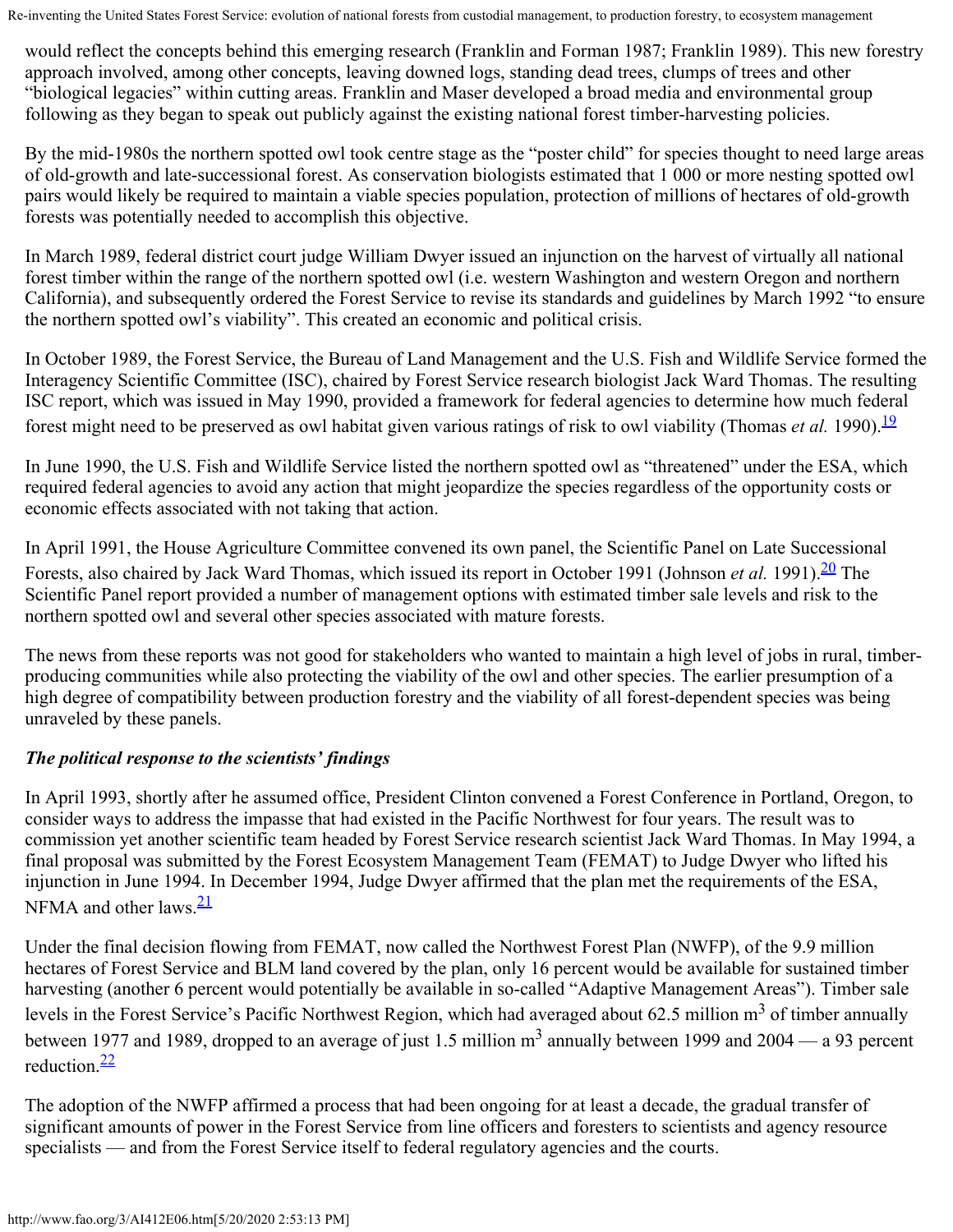### *The "Perfect Storm"*

The 1980s and 1990s were particularly difficult for the Forest Service. Strong dissent came from external sources and from within its own ranks, both on national forests and within its research community. In the Pacific Northwest, protests became particularly strident, with vocal public demonstrations and acts of civil disobedience (such as tree sittings and vandalism of logging equipment and tree spiking). Between 1985 and 1993, environmental NGOs were successful in nationalizing (and even globalizing) the spotted owl/old-growth issue (Fedkiw 1999).

On the other hand, the Reagan and the George H.W. Bush administrations resisted reductions in timber sales levels, as did the Congressional Appropriations Committee and other committees to which the Forest Service reported.

But even without this political resistance in Washington, Forest Service leadership knew only too well the economic and social pain being suffered by scores of rural communities whose economies depended on national forest timber. Such economic pain was real and, in many cases devastating to the same communities that the Forest Service had encouraged to locate and grow next to national forests in the late 1950s and early 1960s, based on Forest Service promises of reliable supplies of timber for harvesting and processing. Tens of thousands of jobs in small rural communities were at risk.

It can be claimed that the Forest Service's sensors and early warning systems were not functioning well during this period — that they were not properly picking up signals from the urban public, environmental groups, internal agency sources and its own research community that substantial management changes were needed. Or if such signals were being received, perhaps the Forest Service was simply too inflexible to respond effectively to them. In reality, a cacophony of mixed and often conflicting signals was being heard — not just from those seeking change, but also from timber-dependent communities, the timber industry, ranchers, members of Congress and their staff, scientists and the duly appointed officials of the Executive Branch of which the Forest Service is a part. The challenge for Forest Service leadership in sorting through these signals — the "fog of war" — was indeed daunting.

### *Forest Service re-invention under Chief Dale Robertson — setting the stage for major change*

When Dale Robertson became Chief in January 1987 during the second term of the Reagan Administration, he expressed more interest in meaningful organizational re-invention than previous Forest Service Chiefs. He recognized that the Forest Service was under siege and needed to change.

Chief Robertson began to openly encourage experiments in innovation and elimination of institutional hurdles by establishing re-invention pilots to reduce red tape and improve customer service.  $\frac{23}{10}$  He allowed field units — if they adopted efficiencies that saved the agency money — to keep those savings to advance their own local priorities, even if those activities fell outside the budget line items where the savings had occurred (Kennedy School 1994). He often said that, "there are no failures, only learning experiences".

Dale Robertson further saw "New Forestry" ideas being advocated by Franklin, Maser and other scientists as a way to shift the course of the agency. He sought to institutionalize applicable parts of this evolving science and make it part of a Forest Service initiative. This came to be called "New Perspectives" (Salwasser *et al.* 1993; Kessler *et al.* 1992). Under "New Perspectives," Robertson encouraged field managers to work with scientists to put practical shape and substance in field applications to the somewhat amorphous New Forestry concepts.

Robertson was also concerned about the level of clear-cutting in national forests and the consequent erosion of public support. In early 1991, he made commitments to Congressional leaders to curtail the amount of clear-cutting in national forests.

New Perspectives and limits to clear-cutting, became linked in 1992 on the eve of the United Nations Conference on Environment and Development (UNCED) in Rio de Janeiro. The Bush Administration wanted to announce initiatives related to domestic forests prior to the president's arrival at the conference. Dale Robertson saw in this a major opportunity to obtain an official sanction for both New Perspectives and limits on clear-cutting (Steen 2000). Thus, in coordination with the Administration, on 4 June 1992 Chief Robertson announced that an "ecological approach" would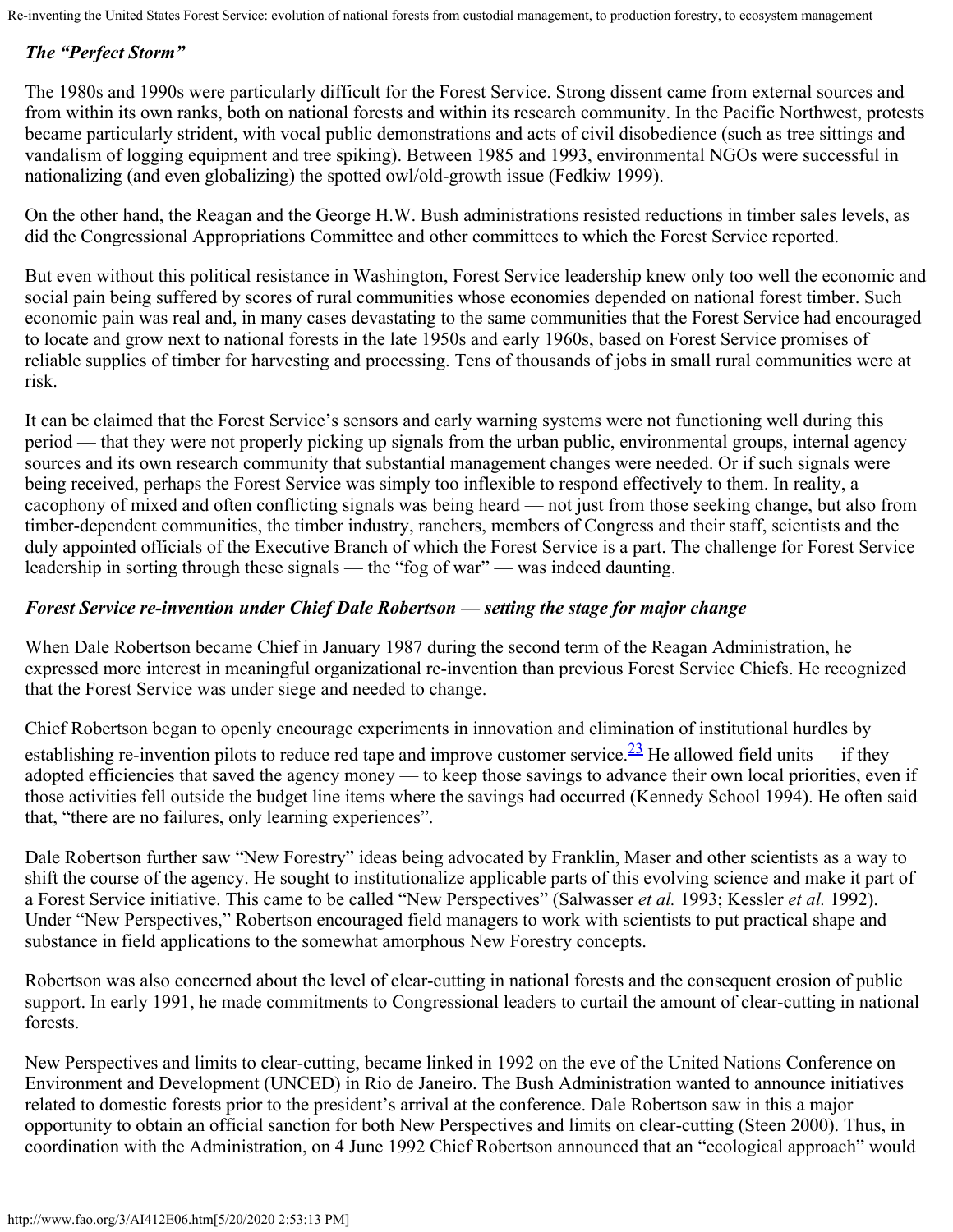subsequently govern management of the national forests (Robertson 1992). He indicated:

*... that we must blend the needs of people and environmental values in such a way that the National Forests and Grasslands represent diverse, healthy, productive, and sustainable ecosystems.*

The details on what this implied were to be drawn from the ongoing work on New Perspectives and also included a commitment to eliminate clear-cutting as a "standard practice" for all national forests

### *After 1990: National forest timber sales drop precipitously*

National forest timber sales had been relatively consistent between 1960 and 1989. After 1989, however, as a result of court decisions, public pressure and management plans imposed to protect the northern spotted owl and other endangered species, national forest timber sale levels went into free fall. Between 1989 and 2004, they dropped by more than 80 percent, from about 50 million m<sup>3</sup> annually to between 9 million and 13.5 million m<sup>3</sup> annually  $\frac{24}{}$  (Figure 4).



**National Forest Timber Sales** 1960-2004

### **Figure 4. National forest timber sales (1960–2004)**

Source: U.S. Wildfire Statistics, USDA/Forest Service.

Between 1988 and 2004, the area harvested by clear-cutting dropped by 91 percent, from 283 000 to 19 000 acres, and clear-cutting as a percentage of all harvesting in national forests declined by about 80 percent, from 38 percent to 7 percent annually (Annual National Forest System Reforestation and Timber Stand Improvement Reports; Table 20).<sup>25</sup>

In addition to the reduced use of clear-cutting, smaller sized trees and dead and dying timber began to make up a greater percentage of harvests from national forests than in the past. Between 1990 and 1996, the percentage of sawlog-sized logs harvested from national forests dropped from 77 percent to 56 percent of total harvest volume and harvest of dead and dying timber increased from 26 percent to 47 percent of national forest timber harvest volume.  $\frac{26}{5}$ 

## **INSTITUTIONALIZING THE SHIFT TO ECOSYSTEM MANAGEMENT — A NEW MISSION FOCUS FOR NATIONAL FOREST SYSTEM LANDS**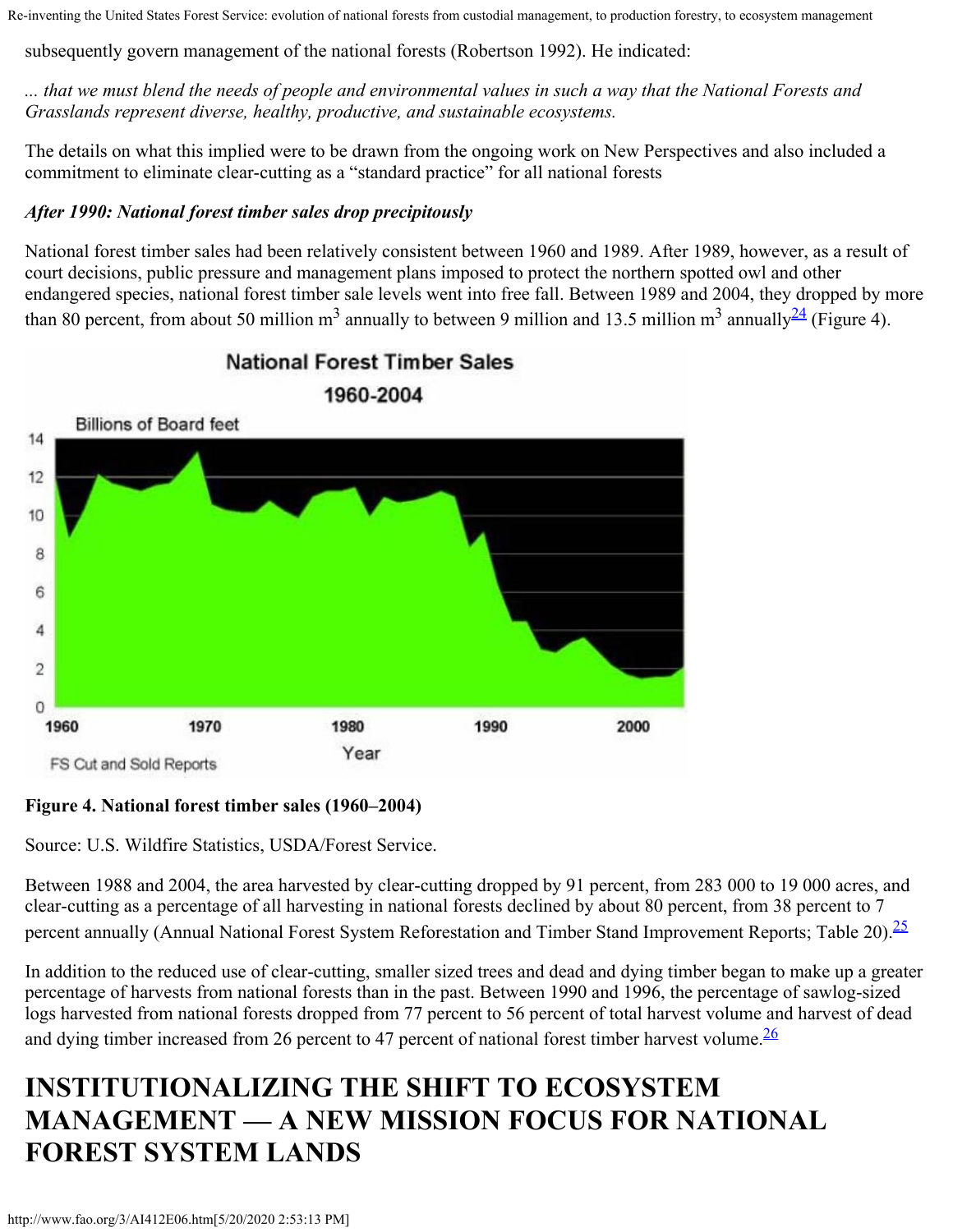In December 1993, Jack Ward Thomas, the charismatic scientist who had become famous for his work on the spotted owl issue, replaced Dale Robertson as Chief of the Forest Service. <sup>27</sup> Jack Thomas worked under a Clinton Administration that wanted to advance its environmental agenda on national forests and other public lands. But he was also faced with a Congress whose Republican leadership (in both Houses) was hostile to that agenda.<sup>28</sup>

When Thomas became Chief, he inherited an agency under siege. Many agency employees who had chosen careers in natural resources out of a sense of mission and conviction to conservation were feeling unfairly vilified by environmental groups and their sympathetic press. Thomas set about working to restore the agency's self-esteem. Among others issues, he sought to institutionalize the meaning and content of the emerging "ecological approach" to national forest management. "New Perspectives" was renamed "ecosystem management" and various efforts were made to institutionalize it and distinguish it from the multiple-use sustained-yield management approaches of the past.

The move to ecosystem management by the Forest Service and other federal land-managing agencies occurred in the absence of explicit statutory authority. Rather, it was an administrative response to a variety of factors, the most important being the requirements of the ESA and court cases brought to enforce it.

Thomas repeatedly asked political leaders in Congress to legislatively affirm or deny if it was their intent that the national forests be managed primarily for biodiversity, and if so (or if not), prescribe the sideboards. Such clarification never came.

## **THE DEVELOPMENT OF "PROCESS GRIDLOCK"**

Due to the lack of social consensus as to how national forests should be managed, a tendency developed for the Forest Service, other federal agencies (such as the U.S. Fish and Wildlife Service), Congress and the courts to add process and procedure to national forest planning and decision-making. Consequently, national forest management became increasingly costly and time-consuming, while providing considerable opportunity for individuals and interest groups to delay or block proposed actions. The term "process gridlock" thus came into use.

Many Forest Service employees, who previously had prepared projects in the field, had to be shifted to conduct environmental analyses, respond to administrative appeals and support related work.<sup>29</sup> This led to an increase in the number of staff in forest supervisors' offices, regional offices and the Washington Office at the expense of district field offices. It also extended the time needed to arrive at final management decisions.

Chief Thomas often expressed his view that environmental laws and regulations were substituting process for needed action. He frequently spoke on the gridlock issue and on the tendency toward a short-term perspective by the regulatory agencies that oversaw national forest management (Thomas 2001b):

*Regulatory agencies, given their missions, will always opt to accept as little short-term risk as possible and be relatively indifferent to long-term dynamic changes in the ecosystem in question. Multiple-use oriented agencies, given their missions, will usually opt for greater short-term risk with a longer-term view. The regulatory agencies' cards trump those of the land management agencies.*

*"From my perspective, it seems that each time there was a decision to be made, it was made on the conservative (low immediate risk) side. These cautious decisions, piled one on top of the other, finally accumulated to slow management to a crawl headed for a stop.*[30](#page-0-0)

Chief Mike Dombeck, who replaced Thomas as Chief in January 1997, was generally less vocal about conflicting laws and gridlock issues. But the concerns re-emerged when Dale Bosworth, a former regional forester, became Chief in 2001. Bosworth oversaw an agency review of the gridlock issue, culminating in a 2002 report, "The Process Predicament: How Statutory, Regulatory, and Administrative Factors Affect National Forest Management". The review noted that, while the statutory requirements of environmental laws were not necessarily directly in conflict, over the years overlapping procedural requirements, procedural redundancy, court decisions and multiple layers of interagency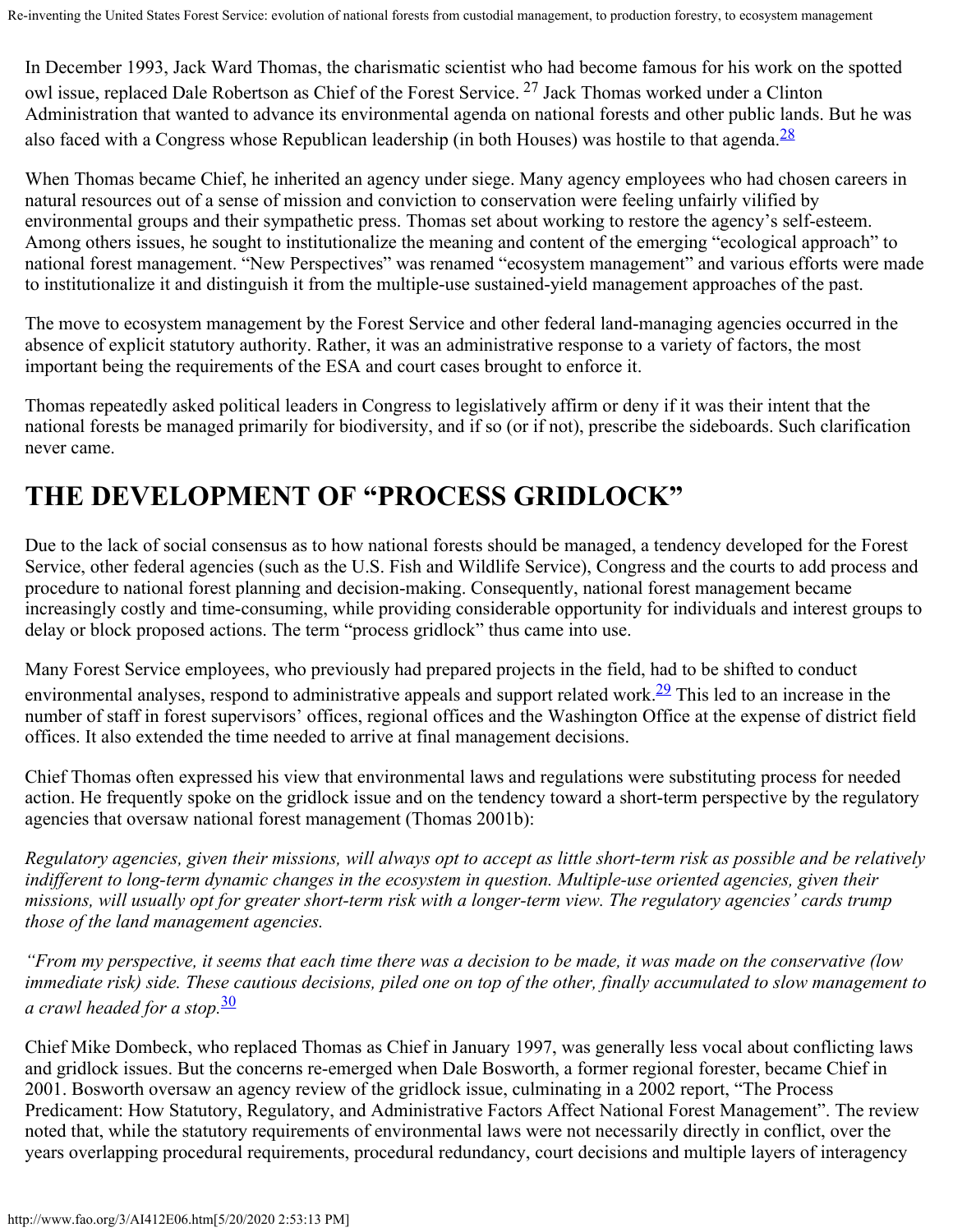coordination had created major inefficiencies in decision-making. $31$  The review report concluded that:

*Too often, the Forest Service is so busy meeting procedural requirements, such as preparing voluminous plans, studies, and associated documentation, that it has trouble fulfilling its historic mission: to sustain the health, diversity, and productivity of the nation's forests and grasslands to meet the needs of present and future generations. Too often the paralysis results in catastrophe.*

## **CHANGED ROLE OF THE FOREST SERVICE IN PUBLIC PARTICIPATION**

The role of public participation in federal land management planning evolved considerably over the decades. In the 1950s and 1960s, district rangers or forest supervisors (usually after informally sensing acceptance in the local community) would typically announce decisions that they had determined to be in the best interest of the national forests, its customers and stakeholders. The 1970s environmental laws, particularly NEPA and NFMA, directed federal land-managing agencies to increase formalized public participation substantially and mandated more open and "transparent" consideration and evaluation of a full range of management alternatives. These laws also increased the legal standing available to stakeholders to sue federal managers in court to enforce compliance with both the procedural and the substantive requirements of these laws.

In response, a "rational planning model" evolved, based on an objective of seeking to optimize the various multiple uses and objectives using estimated values for market and non-market uses (Bowes and Krutilla 1989). The approach was also premised on a rather optimistic assumption that federal agency decisions arising from it would lead to a working consensus among diverse stakeholders and that such stakeholders would consent to share the land and resources under a politically acceptable social contract. In retrospect, the premise was overly optimistic.

In recent years, a new agency role has emerged in which the Forest Service has shifted from being a "mediator" (receiving public input and deciding how best to weigh it in decision-making) to encouraging competing interests to sit down and "reason together" to find ways to accommodate their diverse objectives. This sometimes even includes stakeholders assisting in the design of vegetation management projects. The agency's role in this case is similar to a "facilitator," rather than mediator. While the decision still rests with the agency, the theory behind this approach is that it will lead to more informed decisions having broader public support than in the past. Experience suggests that this approach works best at the local level where the effect of alternative management approaches on specific areas of land can more easily be visualized.

This new role places greater emphasis on effective collaborative skills in dealing with the public and other public agencies. It also relies heavily on forging partnerships to carry out some of the tasks traditionally done directly by the agency itself. It has resulted in an increasing focus on community-based efforts in national forest public involvement.

Barriers and questions still remain regarding this emerging approach. For one thing, active engagement in collaborative decision-making is often discouraged as a result of subsequent administrative appeals and litigation. A second issue arises because federal lands are involved. How to address and balance local versus national interests in the use and management of federal lands is a particularly intractable issue with no easily applied solutions. This conflict is sometimes described as the problem of balancing the interests of "communities of place" with "communities of interest". As local communities become more economically and socially diverse, this can become less of a problem.

### **FROM MODEL FEDERAL AGENCY TO ADMINISTRATIVE PARALYSIS — WHAT HAPPENED AND WHAT OPTIONS ARE AVAILABLE?**

Thirty years after Kaufman (1960) described the Forest Service as a model federal agency, the reputation of the Forest Service was in disarray. Kaufman, in revisiting his 1960 treatment of the Forest Service in *The forest ranger*, reflected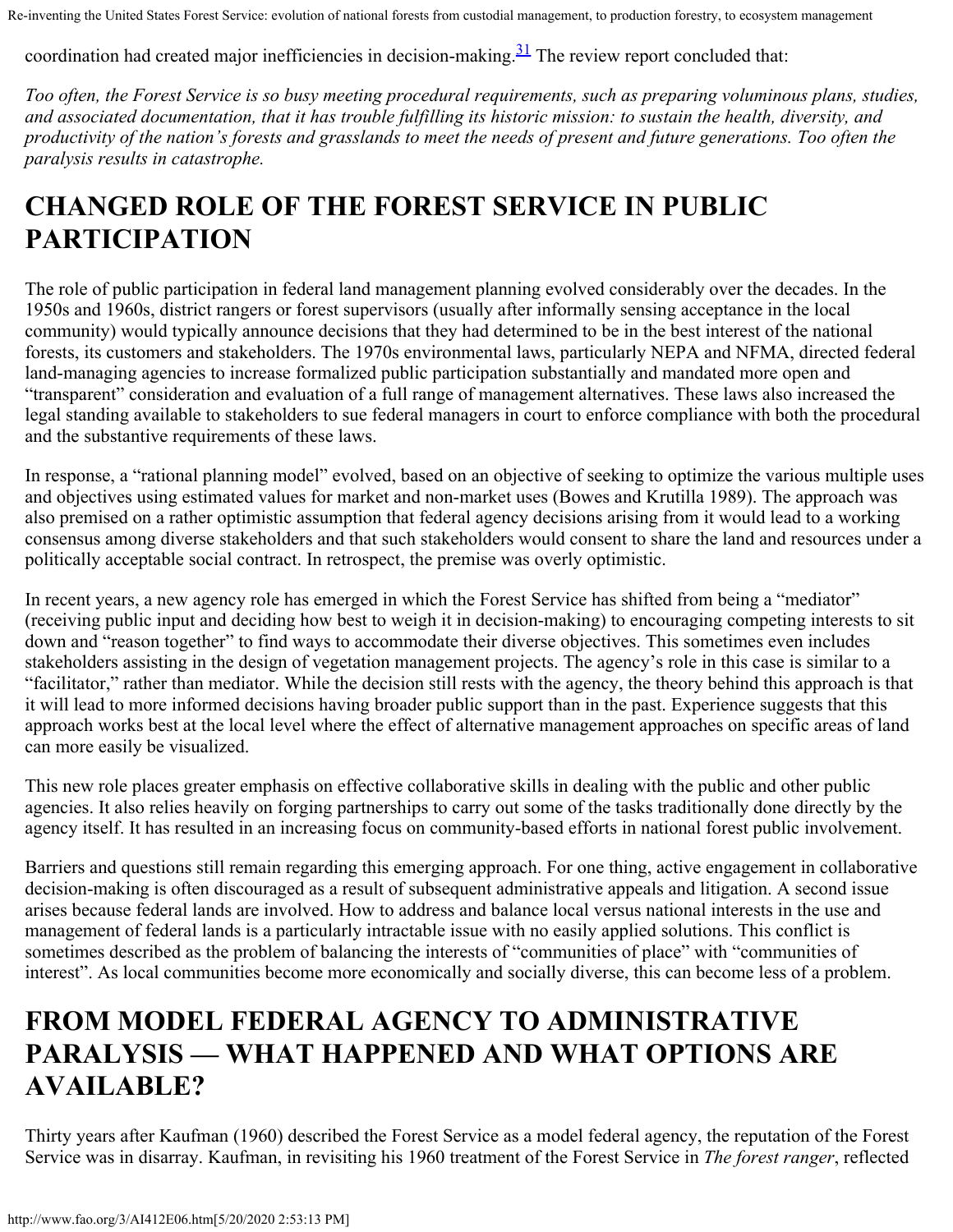that the same characteristics that had made the agency effective when demands on it were relatively modest and ruralbased, made it rigid and difficult for it to change when those demands became more intense, diverse and complex (Kaufman 1994).<sup>[32](#page-29-7)</sup>

Living and working in rural areas, many Forest Service staff failed to read or understand the signals coming from urban areas. In addition, the demands of urbanites were often perceived to conflict with the interests of rural communities whose economies were tied to commodity use. Another major factor that worked against change was the Congressional budgeting process, which encouraged and directed the agency to maintain high levels of commodity outputs.

Various opinions have been expressed about what should be done to reduce the polarization related to management of federal multiple-use lands. Some observers feel that the key to improving public agreement lies in effectively managing the transition to vegetation management practices specifically designed to maintain healthy forests and watersheds. Others feel that the key is to improve and make more inclusive and transparent public involvement and participation processes in federal planning decisions. Still others call for more incentives for interest groups to get involved during the planning process by reducing administrative and legal opportunities for such groups to intervene outside the process.

Finally, there are some people who believe that entirely new administrative arrangements are called for, such as transferring all federal forest lands to the states, the private sector, national parks, or some combination thereof. Few concrete proposals have arisen in response to these ideas, however.

# **BUILDUP OF FOREST FUELS AND CONCERNS OVER ECOSYSTEM HEALTH — MAJOR ISSUES IN SOME AREAS**

The shift in focus and mission within the Forest Service in recent years has occurred at the same time as concerns have grown over the ecological health of significant areas of the national forests (Sampson and Adams 1993; USDA/Forest Service 1993; GAO 1999). A multiyear drought in the western United States, coupled with a multidecade buildup in forest density and forest fuels, has led to a significant increase in unusually severe wildfires (with consequent damage to sensitive watersheds, ecological values and adjacent communities).

The increased incidence of severe fires is entirely coincidental to the recent mission shifts within the Forest Service, but it has created a strong sense of new direction and urgency for the agency as a replacement for its previous focus.

Many observers believe that the twin problems of fuel buildup and declining forest health, and their effects on ecosystem diversity and sustainability, will be the most significant environmental challenges facing national forest managers in the early twenty-first century (Sampson and Adams 1993; Clark and Sampson 1995). Federal land managers estimate that over 40 million hectares of federal forest lands are at unnaturally high risk of catastrophic wildfires and large-scale insect and disease outbreaks because of unhealthy forest conditions (Senate Agriculture 2003).

An additional risk factor is the major expansion of residential development into rural areas, often adjacent to national forest lands. This has created a new and growing local and community constituency that supports thinning and restoration of forests to reduce the risk of severe wildfires. Many areas in western states that were subject to frequent, low intensity non-lethal fires in the nineteenth century are now at risk from uncharacteristically intense and destructive wildfires (Figure 5) (Arno and Allison-Bunnell 2002; Sampson and Adams 1993; Pyne 1984).

The buildup of forest fuels is often attributed to the success of modern fire control. The reality is that a significant reduction in ecosystem fires in many parts of the western United States already occurred in the 1870s and 1880s, predating modern fire control by more than 50 years. This reduction in the number and extent of ecosystem fires was associated with the elimination of burning by indigenous peoples and the introduction of large numbers of livestock, which changed fuel dynamics and often prepared a mineral seed bed for forest regeneration (Arno 1985; Gruell 1985; Pyne 1984). Modern fire control, which became increasingly effective after 1930, exacerbated the problem.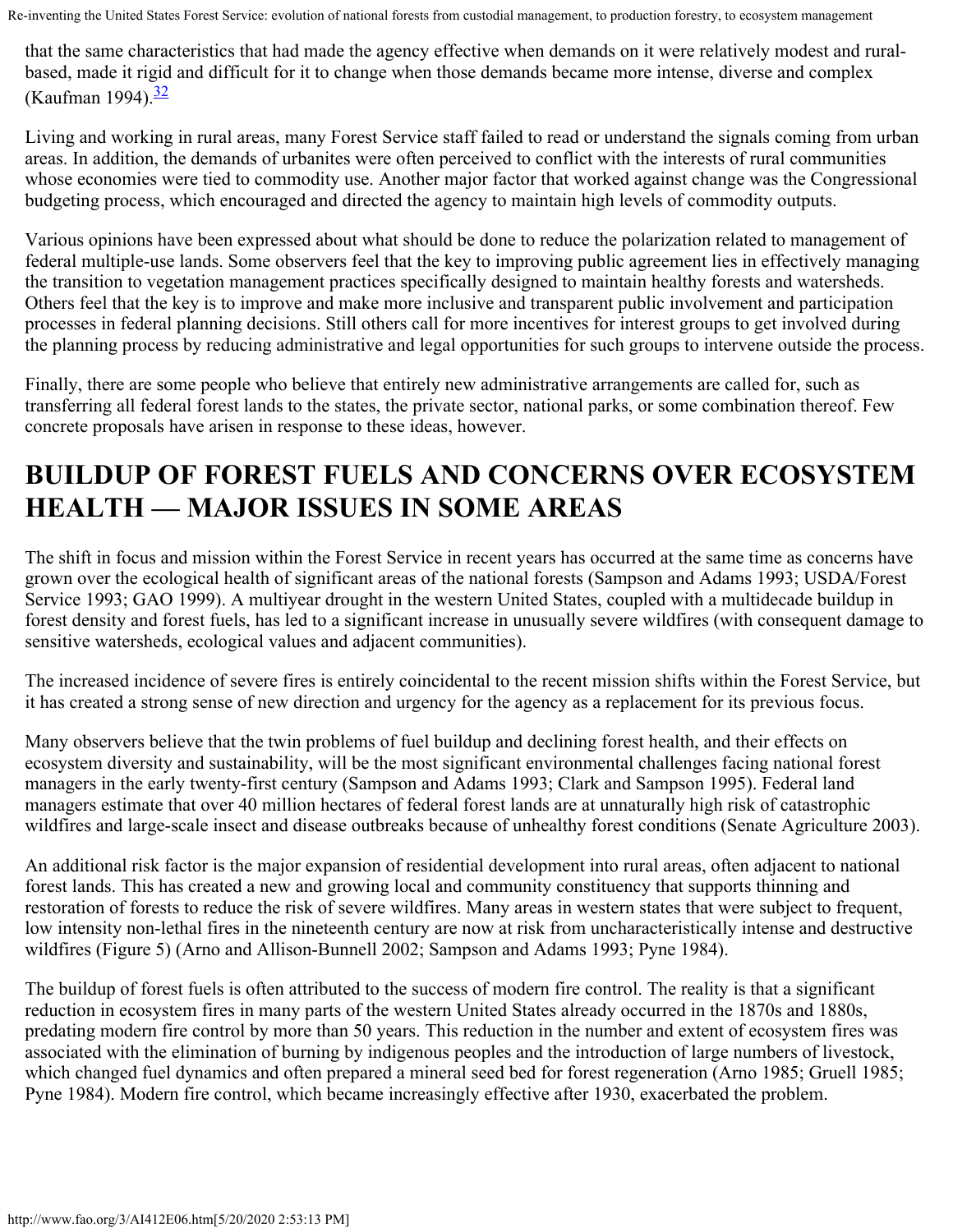### **Changes in Fire Regime -- Historic vs. Current** Interior Columbia Basin



#### **Figure 5. Changes in fire regime condition class**

Source: ICBEMB (1996)

#### **Efforts to streamline efforts to reduce forest fuels and restore ecosystems on national forest lands**

In 2002, President George W. Bush announced the "Healthy Forest Initiative" (HFI), which was designed to reduce administrative, regulatory and statutory barriers to reducing forest fuel levels on federally administered lands.<sup>33</sup>

In late 2003, Congress passed the Healthy Forest Restoration Act (HFRA), which reduced some statutory process requirements associated with treatment and reduction of forest fuels and efforts to restore forests (including the relaxation and expedited processing of some NEPA requirements). As a result of these process reforms, the area of forest lands where fuel reduction and restoration activities have been carried out has increased substantially in the past five years.

### **SEEKING TO RE-EMPOWER LOCAL COMMUNITIES**

The shift in power from local communities (whose economies were heavily dependent on national forest commodity resources in the past) to national and regional special interest groups, that progressively took place from the 1970s through the 1990s, left many local communities feeling they had little voice in determining their own future (Lee 1994).

Under President George W. Bush, various efforts have been made to re-empower local communities and increase their influence over national forest management decisions. These efforts are referred to as "collaborative conservation" or "collaborative governance".

Two caveats should be noted with respect to these efforts to re-empower local communities. The first is that these efforts are based almost entirely on administrative action, which could be reversed by a future Administration. Whether or not this happens may depend on whether broad bipartisan support for local community re-empowerment emerges. The second is that these efforts leave unresolved the issue of effectively balancing national and local interests in managing federal lands, with the possibility of national interests again reasserting a dominant position.

# **THE CHEQUERED HISTORY OF EFFORTS TO RE-ORGANIZE THE**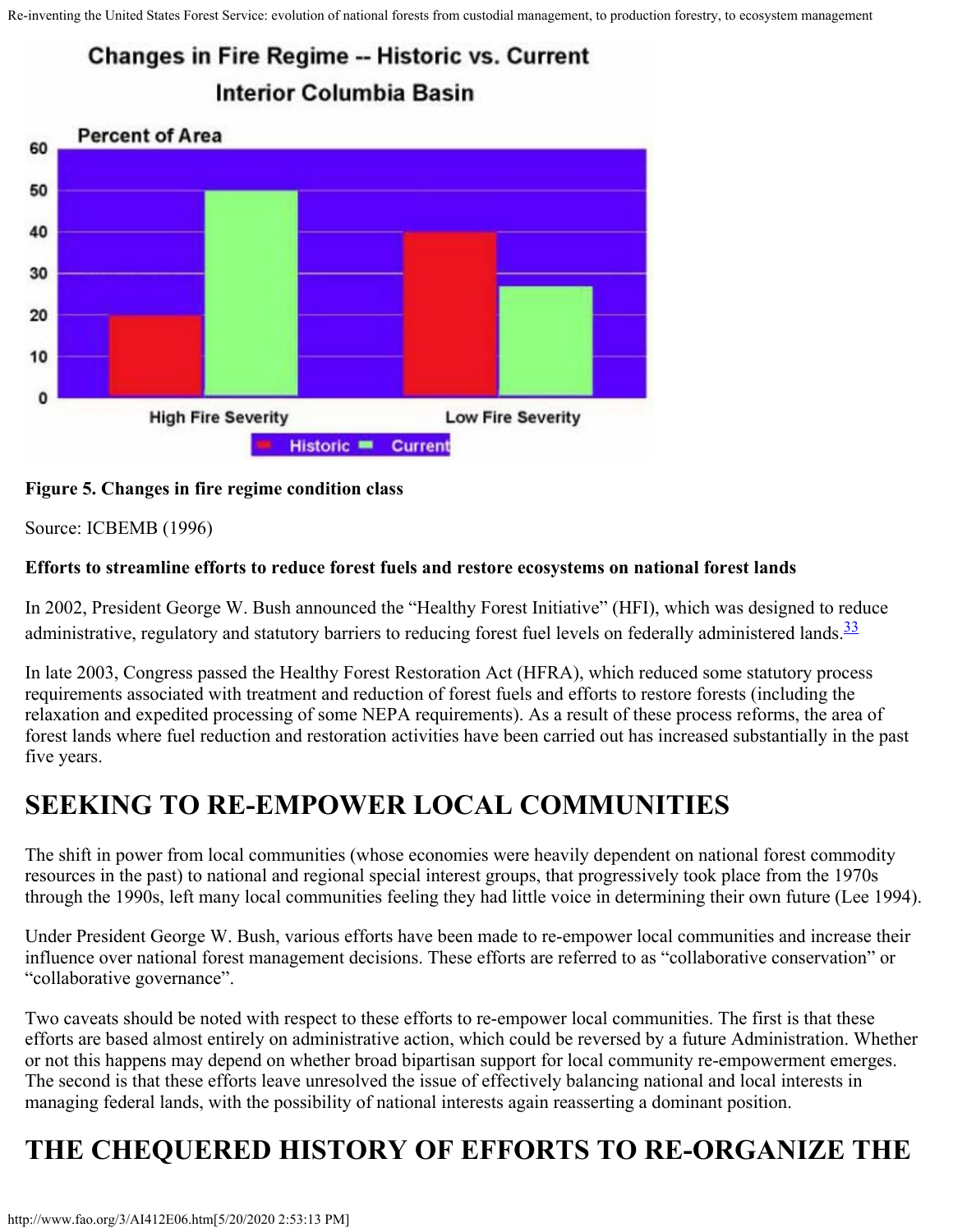## **FOREST SERVICE**

Over the years, many proposals have been made to change to the Forest Service's organizational structure, but very few have been adopted and the organizational structure of the agency remains much the same as it was 50 years ago (Figure 1). The most frequently proposed changes have been to move the responsibility for administration of the national forests back under the DOI or, alternatively, to combine the Forest Service, DOI land-managing agencies and other federal land-managing agencies (such as the Corps of Engineers) under a new federal Department of Natural Resources (DNR) (Williams 2004).

The first proposal to move the national forests back to the DOI came in 1911 only six years after the forest reserves were moved to the USDA and subsequent proposals have been advanced regularly since that time. Opposition by Forest Service stakeholders and resistance from within the ranks of the agency has always been sufficient to block the implementation of these proposals.

Those organizational changes or "re-inventions" that have been implemented have come largely in response to shifting demands and have occurred in an incremental fashion, rather than the result of major strategically directed changes in the Forest Service organization chart. Many changes have come about in response to increasing or decreasing funding and Congressional appropriations and mandates.

The field organization of the Forest Service — especially ranger districts and forest supervisors' offices — has often successfully re-organized itself to become more integrated, and various field offices have been consolidated to improve efficiencies. In the western United States, many adjacent national forests have been combined under a single forest supervisor's office. In the eastern part of the country, it is not uncommon for all national forests in one state to be administered by a single administrative office.

Such efforts have often been initiated locally or in regional offices in response to shifts in funding or public demands (most often with headquarters' encouragement and concurrence), rather than being directly orchestrated nationally.

### **Downsizing and re-invention under the Clinton Administration**

The sharp decline in timber sales resulting from implementation of the Northwest Forest Plan caused a major downsizing of Forest Service programme offices and employees in the Pacific Northwest. Within the area covered by the plan, Forest Service permanent full-time employee equivalents (FTEs) declined by 36 percent between 1993 and 2002, from 8 431 to 5 365 (Figure 6). Several individual national forests saw declines in FTEs of more than 50 percent during this period.

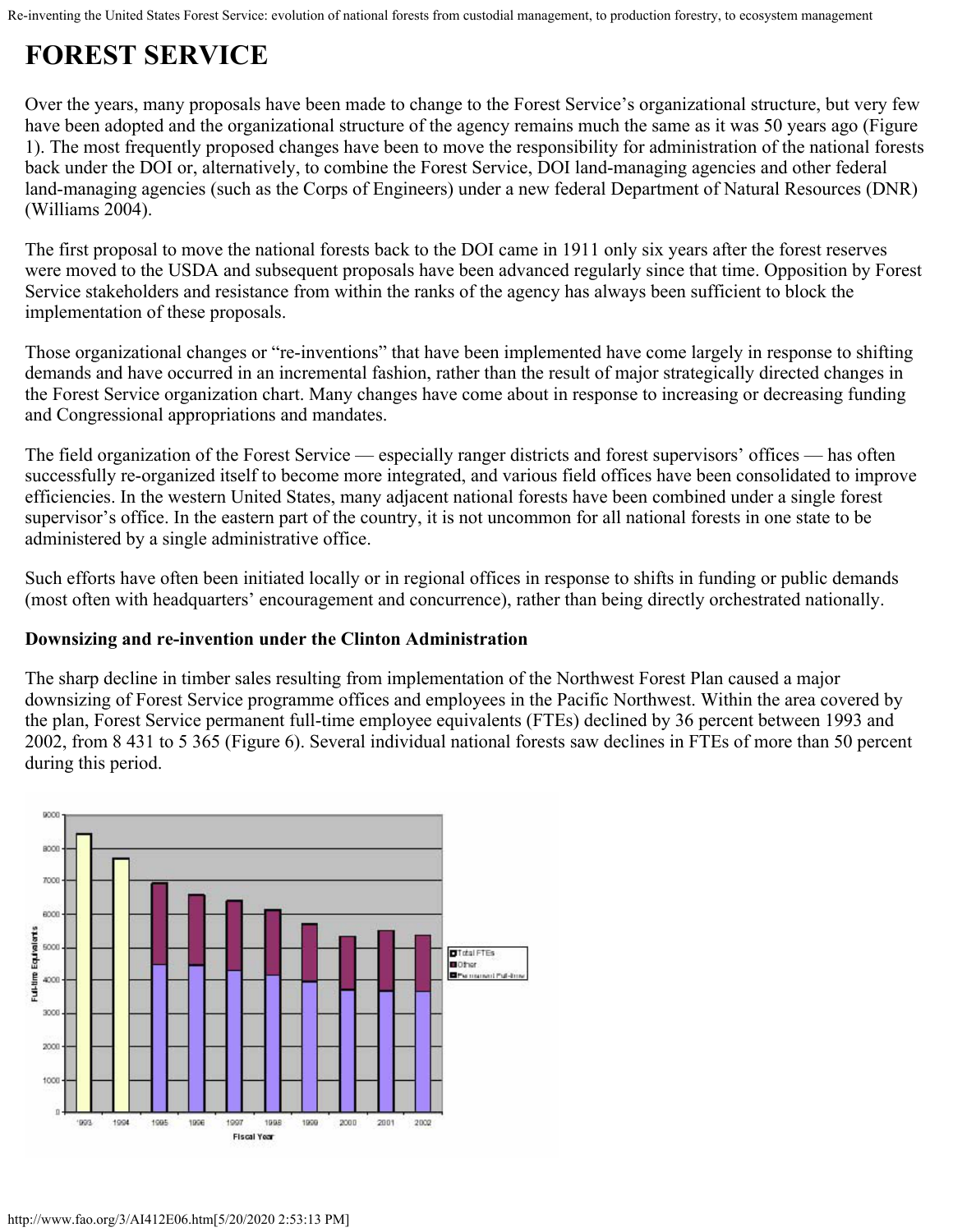### **Figure 6. Changes in FTEs in California and the Pacific Northwest (1992–2002**)

Source: USDA/Forest Service (2005).

In addition to downsizing in the Pacific Northwest, various other re-invention ideas were developed and formally proposed by the Clinton Administration. During President Clinton's first term, a major "re-inventing government" effort led by Vice-President Al Gore (called the "National Performance Review") sought to streamline and reform federal agencies, including the Forest Service.

The National Performance Review re-invention proposal for the Forest Service included several elements (USDA/Forest Service 1994a), but the only one that was eventually adopted was the "enterprise team" concept.<sup>34</sup> With a Republicancontrolled Congress, the government-wide reinventing programme became politicized and no proposals that required Congressional concurrence were implemented.

### **Recent efforts to re-invent the Forest Service**

The George W. Bush Administration has put forward few formal federal agency re-organization proposals. Instead, the focus has been to seek to improve the management efficiency of federal agencies generally. The strategy is to evaluate how many of the services that federal agencies currently provide could be carried out more cost efficiently through contracts with the private sector or other entities. A major component of this strategy is to require every federal agency to go through a formal process to assess each of its units and activities for potential savings through outsourcing or "competitive sourcing" (White House 2002).<sup>35</sup>

Studies are currently evaluating outsourcing options for many Forest Service activities. These include communications, aviation management, training, engineering design, environmental data collection and analysis, safety and occupational health, and many others. About 21 180 full-time employees, or more than two-thirds of the Forest Service's total FTE positions, are now being analysed for possible outsourcing (Wilent 2006).

Like past government re-invention efforts, only time will tell how effective the current efforts will be. In the meantime and not surprisingly, the current competitive sourcing evaluations have created considerable anxiety within the agency workforce (Wilent 2006).

### **Current Forest Service employment and funding**

Since the 1980s, in spite of a precipitous drop in national forest timber sale levels, the total number of permanent fulltime employees in the Forest Service has remained relatively stable, at around 30000.

Appropriated levels of funding for the three branches of the Forest Service have also remained relatively stable since 1990 (but have declined in inflation-adjusted terms). A major exception has been a major increase in funding for fire and treatment of forest fuels (Figure 7).

## **THE UNREALIZED PROMISE OF ADAPTIVE MANAGEMENT**

One of the main ideas emerging from the movement toward ecosystem management in the 1980s was the concept of "adaptive management". The concept of adaptive management is based on the realization that ecosystems and the processes that influence them are so complex that it is difficult or impossible to predict in advance the full implications of proposed management actions. Therefore land managers must proceed with a heavy dose of humility, the application of the best science available and a strong commitment to monitoring the environmental, social and economic effects of management decisions — and to adapt or change decisions based on systematic monitoring. Adaptive management ideally also involves the purposeful design of management practices as experiments to assist in the learning experience (Walters 1986). $\frac{36}{1}$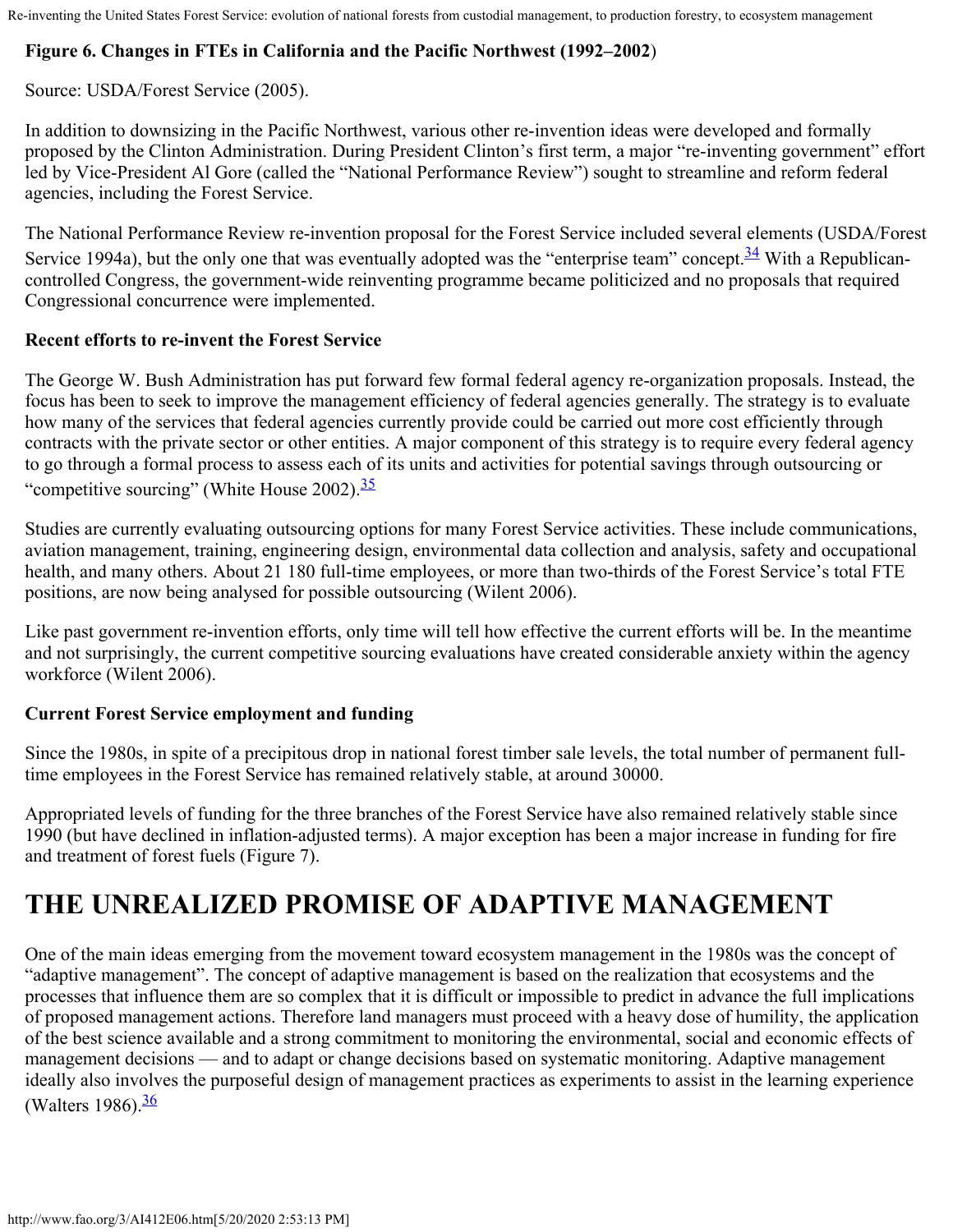

#### **Figure 7. Changes in Forest Service discretionary budget by activity**

Source: Forest Service Budget Summary (1991–2006), USDA/Forest Service.

The systematic application of adaptive management has not occurred for a variety of reasons, including a lack of commitment to and funding of needed inventories and monitoring. But there are also inherent cultural and institutional barriers, as well, both within land management and regulatory agencies, including the Council on Environmental Quality (CEQ). As an example, the Northwest Forest Plan established ten so-called "Adaptive Management Areas" (AMAs), covering about 600 000 hectares, which were intended to be laboratories for testing innovative management practices. In spite of the opportunity to showcase the application and utility of the concept of adaptive management, most observers feel that this effort has failed miserably (Thomas 2003, Stankey *et al.* 2003).

The short-term risk intolerance common to federal regulatory agencies, which has been discussed previously, remains a major barrier to adaptive management. In addition, the courts have been unwilling to reduce what they consider to be the legal obligations of land management agencies to carry out detailed predecision analysis.

Since the late 1970s, the NEPA has been strongly criticized for requiring volumes of upfront analysis and paperwork to "bullet-proof" documents against possible court challenges, while at the same time providing only limited knowledge for improved decision-making (Fairfax 1978). In a major critique of NEPA in the *Columbia Law Journal*, Bradley C. Karkkainen (2002) stated that:

*…agencies have an incentive to overstuff the EIS with information from every available source, regardless of its quality, so as to achieve a protective layer of redundancy or "overkill" while at the same time inoculating themselves against the charge that they overlooked relevant information…NEPA ambitiously, and naively, demands the impossible: comprehensive, synoptic rationality, in the form of an exhaustive, one-shot set of ex ante predictions of expected environmental results. In the normal course of events, that task proves insuperable.*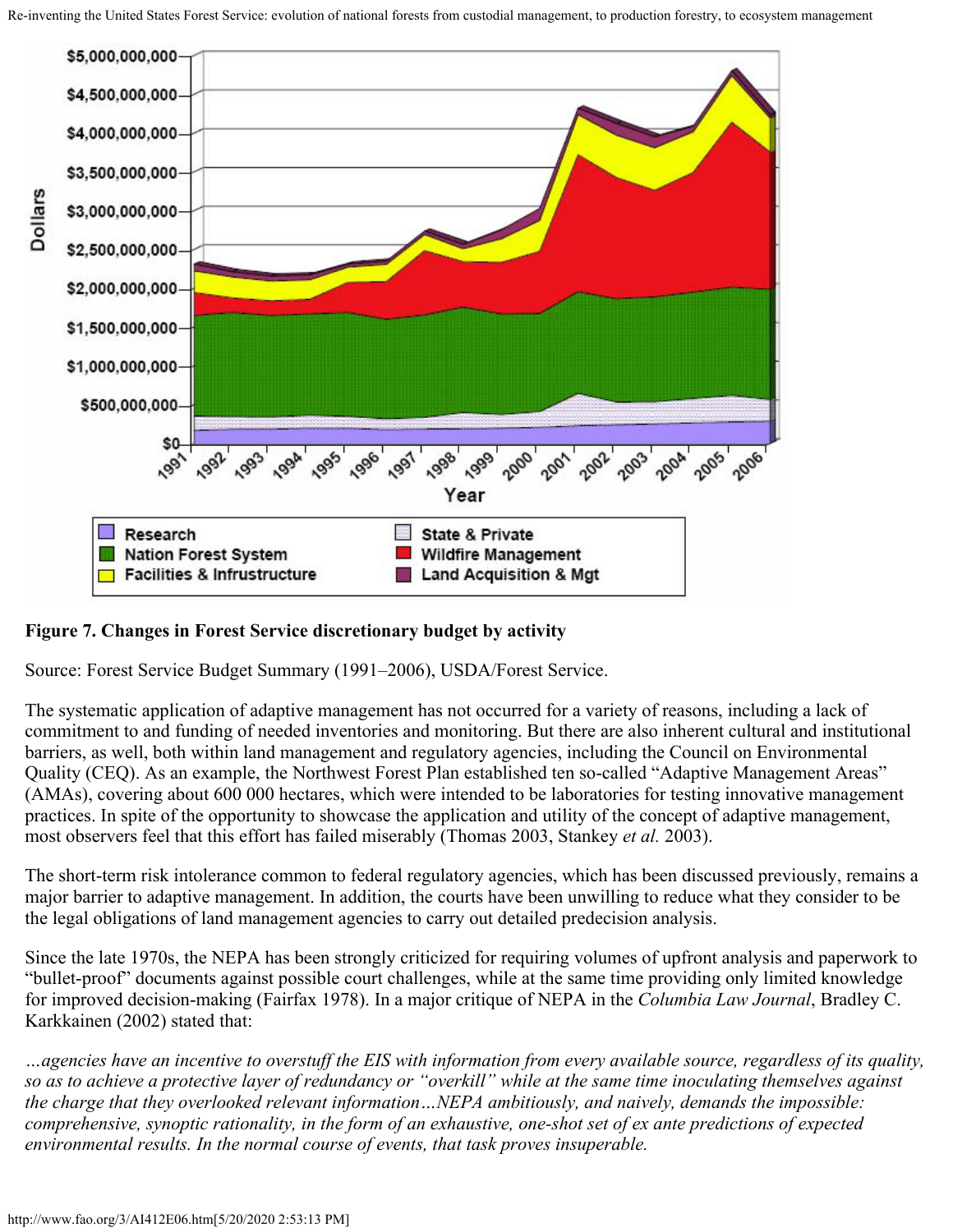In addition to discouraging adaptive management, current NEPA procedures can also discourage constructive and effective stakeholder collaboration. Collaboration is most effective if the Forest Service effectively engages all interested stakeholders in seeking to craft decisions that maximize joint objectives and interests. But NEPA procedures require that, even after the Forest Service has gone through this collaborative process, it must: (1) spend a year or more preparing voluminous documents evaluating in detail the environmental implications of a full range of alternatives; and (2) then ask for formal public comment on this range of alternatives, even after the collaborative process has successfully narrowed or eliminated many, if not most of them from active consideration. Not surprisingly, the stakeholder community often feels confused, betrayed and abandoned by this required NEPA process.

In spite of the apparent conflict with the evolving science and application of ecosystem management, adaptive management and collaboration, the CEQ continues to staunchly defend its 1970s-era regulations implementing NEPA.

# **CHALLENGES FACING THE FOREST SERVICE**

A variety of challenges face the Forest Service in the early twenty-first century. Some of these are briefly summarized hereunder.

*Loss of technical skills***.** Since the Forest Service has not hired significant numbers of new employees for two decades, the agency is faced with an ageing workforce. Many employees are within five years of retirement (Figure 8).

### **Percent Permanent Forest Service Employees by Age Class - 1992 and 2005**



### Percent Permanent Forest Service Employees by Age Class -1992 and 2005

### **Figure 8. Percent of permanent full-time employees by age class**

Source: HRM (2006).

*Reduced resources at the field level.* Increased process demands have resulted in increased staff numbers at the upper levels of the Forest Service. As the agency's budget has declined in real terms, its field offices working on the ground have been disproportionately affected (Figure 9). National forest field units are consequently stressed and stretched to meet the demands being placed on them.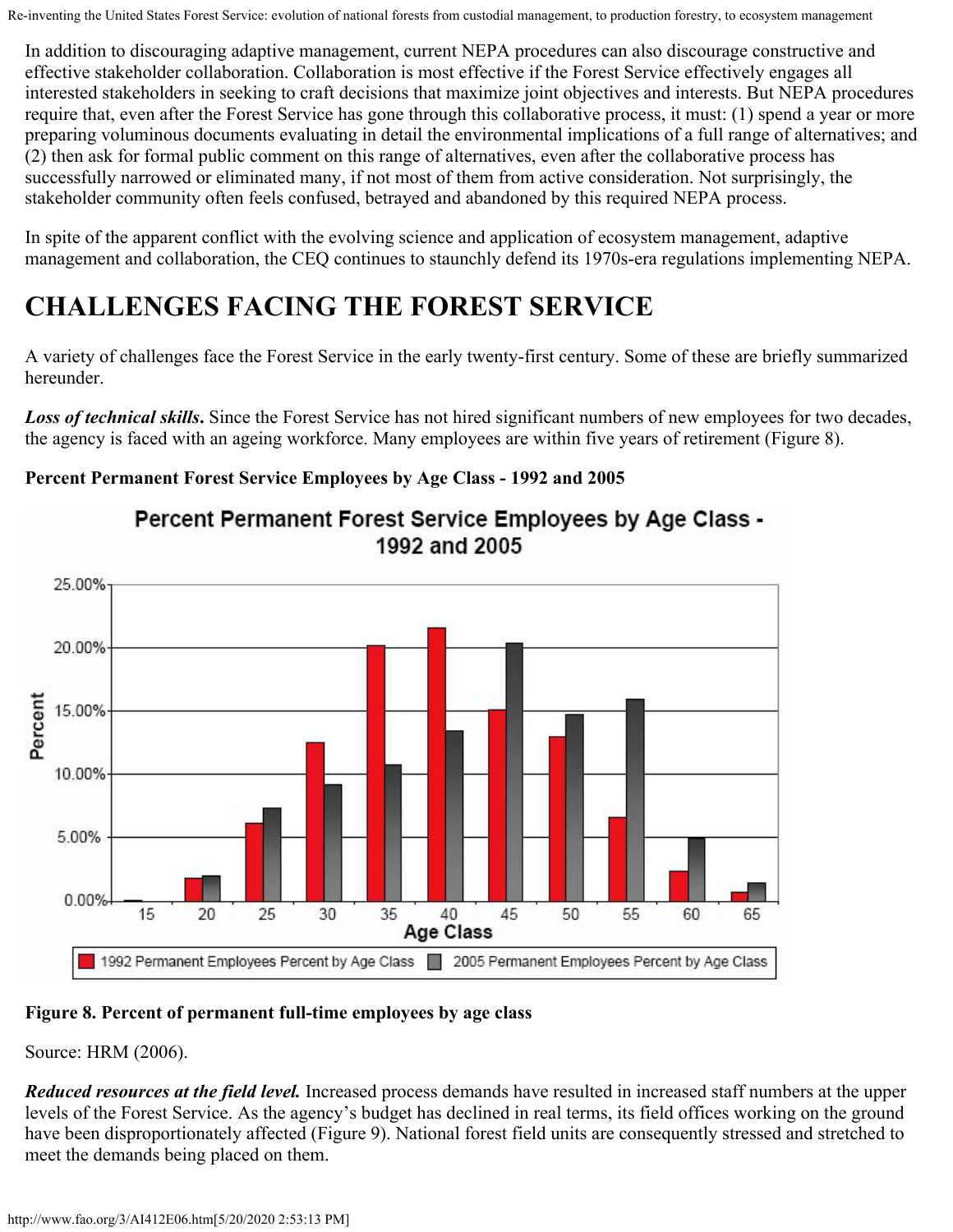Lack of integration and turf wars. Agency turf wars are hindering integration. In the past, the roles of traditional functional areas in the Forest Service were relatively well-defined. They corresponded to each of the traditional multiple uses. Thus, the timber staff prepared and administered commercial timber sales, the fire staff prepared for and fought forest fires, the watershed and wildlife staff reviewed and commented on proposed projects, helped prepare environmental documentation and carried out watershed and wildlife restoration projects. With the agency focus on forest restoration and treatment of forest fuels, traditional lines of responsibility have become blurred. A timber sale, formally the responsibility of the timber staff (and funded by a timber sale budget line item), may now be the mechanism to reduce forest fuels — a task which was previously the responsibility of the fire staff (funded by the fire budget line item). The same activity may also advance the objectives of restoring watershed conditions or enhancing wildlife habitat (under the purview of the watershed and wildlife staffs, respectively). It has sometimes been difficult for the existing functional disciplines — with their traditional budget line funding from Congress — to rationalize and clarify their roles under the new mission focus. Considerable integration has occurred at the field level, but the turf battles and responsibility issues remain contentious at regional offices, and especially at the Washington Office level.



### Forest Service Employees by Administrative Level 1991, 2000, 2004

### **Figure 9. Forest Service employees by administrative level**

Source: HRM (2006).

*Undefined social constituency for ecosystem restoration and fuels' treatment*. At present, there is no well-organized national constituency for forest restoration and treatment of forest fuels. Some of the current national forest constituencies, such as the timber industry and wilderness interests, are cool to this new mission focus, or even opposed. For others, such as recreation stakeholders, the issue is considered peripheral to their primary interests. A constituency for restoration and fuels' treatment may now be emerging at local community levels, but it has yet to emerge as a national political force.

## **LESSONS TO BE LEARNED FROM EXPERIENCE WITH NATIONAL FORESTS**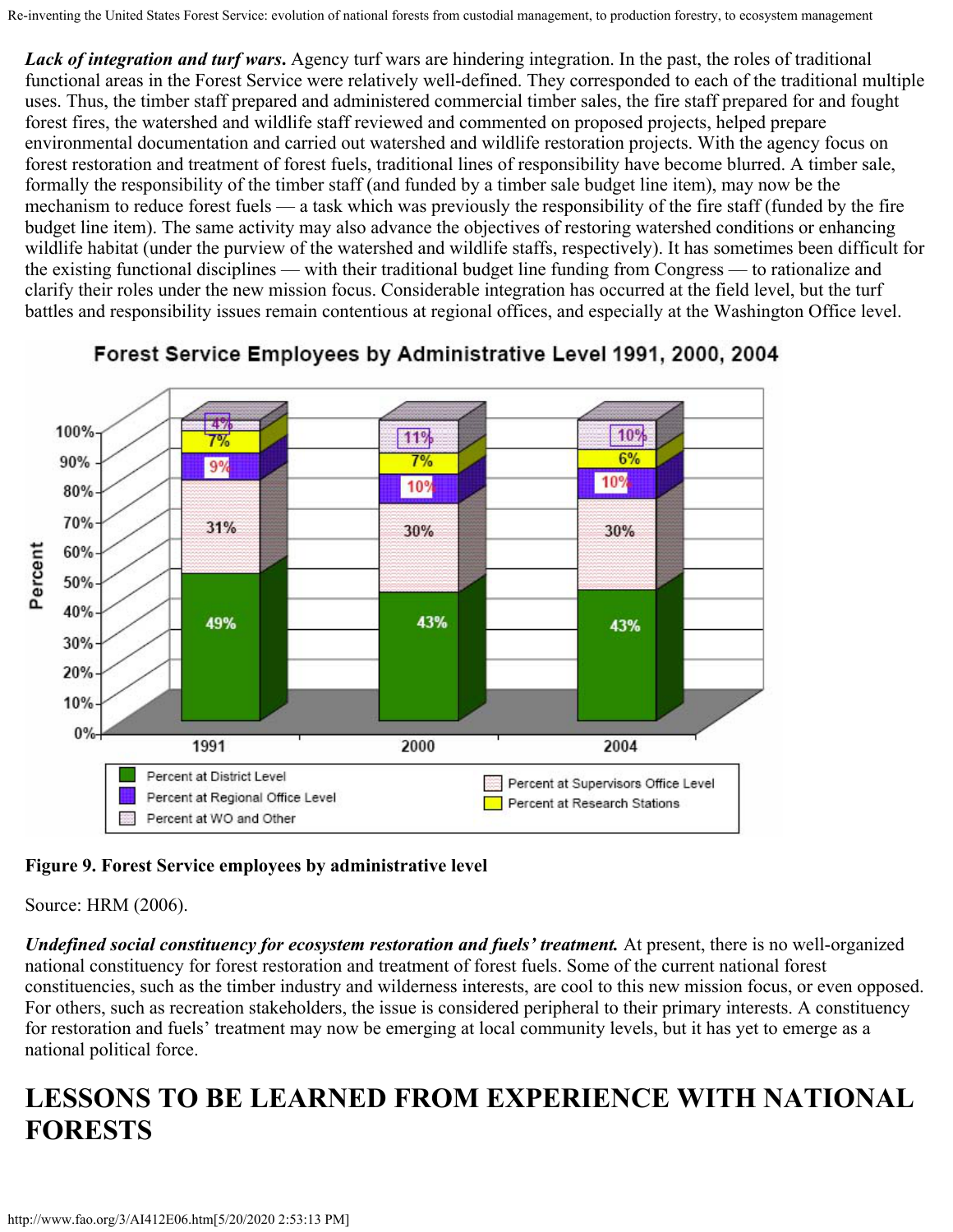#### **Lessons on organizational re-invention**

Since 1905, the management of national forest lands has shifted from custodial management (1905– 1945), to production of wood products (1945–1985), and most recently to a still evolving form of ecosystem management that emphasizes restoration and maintenance of forest health, reduction of hazardous fuels, biodiversity and recreation. The most recent shift was rapid, although it was often resisted both within and outside the Forest Service.

The Forest Service has made these significant changes in its mission focus within an overall organizational structure that has remained largely unchanged since the 1930s. In addition, the substantial changes in mission focus since 1985 have occurred without an explicit change in the statutory mandate governing the purposes for which the national forests are to be managed. While numerous formal proposals to re-organize and restructure the Forest Service have been made over the years, few have been implemented. Those restructurings that have occurred have mainly involved consolidation of management units, largely initiated by field offices in response to shifts in funding and budgets.

The Forest Service as an organization has demonstrated both rigidity and flexibility over the years. In response to changing legal requirements and public demands, the Forest Service has been able to "re-invent" itself by making substantial changes in its mission focus. Such changes have not always been easy for the agency, especially when they ran counter to the organizational culture or adversely affected key Forest Service stakeholder groups. Strong leadership of the agency by career employees who worked their way up through the organization has been a major positive factor in formulating workable responses to shifting demands on the agency. The decentralized decision-making culture of the agency has also been a strength, allowing the agency to adapt to changing needs at local levels.

A major barrier that remains to the Forest Service becoming a true learning organization is that the regulatory agencies that oversee it, and the courts that review legal challenges against it, have yet to embrace the concept of adaptive management. This has prevented the Forest Service from adjusting management approaches and strategies as quickly as hoped in response to lessons learned on the ground.

#### **Lessons on multiple use of public lands**

The performance and evolution of multiple use in any specific context depends on a variety of factors, not the least of which is: (1) the nature and intensity of the demands being placed on the land; (2) the nature and scope of the stakeholders or constituencies interested in that management; and (3) the "rules of engagement" that apply to public input and intervention into the decision-making process.

The experiences in managing the national forests suggests strongly that key land allocation decisions, especially between protected lands, such as wilderness, and land used to produce a broader range of goods and services (e.g. timber), should be recognized as essentially political decisions and, therefore, should not be left to professional land management agencies to resolve. The unwillingness of Congress to make these decisions, or, alternatively, to set clear limits or parameters on the area of protected and/or production lands, has often left the Forest Service in an untenable situation.

#### **Lessons on the need for public lands to secure reliable supplies of timber**

In the early twentieth century it was widely assumed that public ownership and management of forest lands was needed to assure that they would be managed effectively for watershed protection and sustained timber production. Today 92 percent of the timber produced in the United States is harvested from private land (USDA/Forest Service 2004). In fact, it can be argued that the existence of public forests designated for multiple-purpose use is contrary to the objective of timber production because it encourages the kinds of public debates and controversy described in this study. As demands for non-timber uses and values on these lands increased, timber production shifted to other forests and to other countries.

Factors contributing to expanded private investment in forestry in the United States include: (1) stable and well-defined institutional frameworks and land tenure and land rights systems, backed by the rule of law; (2) strong and relatively consistent markets for forest products; (3) strong agricultural and forestry institutions and support and delivery systems at national, state and local levels; and (4) increasing per capita income and other measures of economic strength and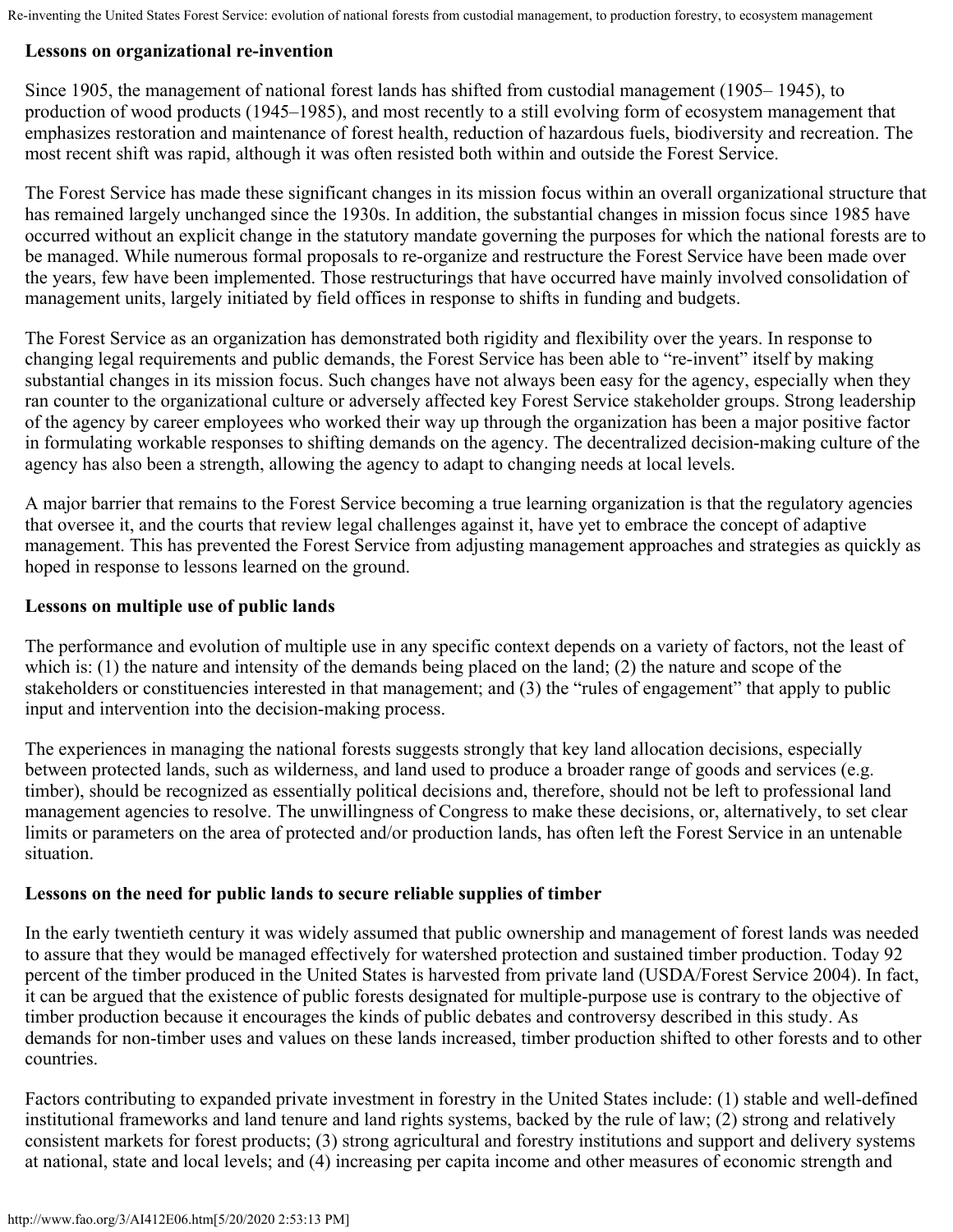diversity that encourage investment in the forest sector and result in citizens who cherish forests for their non-timber and environmental values (MacCleery 2001).

### **Effects of national versus state management of public lands**

The decision to establish a federal system of forest reserves in the United States was fateful. It created a perceived right and interest among all citizens on how these lands should be managed. If federal forest lands in the United States had been transferred to the jurisdiction of individual states, the changed political dynamics would have resulted in a substantially different policy evolution. Whether it might have been better or worse depends on one's viewpoint.

There is no question that the existence of a large federal land estate has led to a sizeable body of federal laws governing their management, as well as the requisite federal land management agencies to administer them. Together, these elements created a public forest policy-making structure heavily concentrated in Washington. As the demands being placed on these lands increased over time, diverse constituencies emerged with a stake in how these lands were to be managed; they organized themselves to influence Congress and federal agencies in Washington to achieve their particular objectives. As a significant portion of this constituency is disconnected from the economic impacts of reduced federal commodity production, it should be no surprise that such a shift has occurred in recent years.

# **A VIEW TO THE FUTURE**

A key consideration for the future is whether the public concerned with the management of the national forests can come together and forge a working consensus as to how these precious lands are to be managed. There appears to be a growing consensus in favour of a forest restoration/fuels treatment mission for the Forest Service. But a strong constituency for such a mission focus has yet to develop. Former Chief Jack Ward Thomas wrote that national forest stakeholders currently seem to be too engaged in fighting the battles of the past to look to the future (Thomas 2001a):

*Fierce in battle, many of the eco-warriors have been unable to come to grips with the consequences of victory and are now reduced to wandering about the old battlefields bayoneting the wounded. Their counterparts from the resource extraction community, likewise, cannot come to terms with defeat and hold "ghost dances" to bring back the good old days when they were undisputed Kings of the West.*

Some emerging signs are promising. In a recent opinion piece in *Grist* magazine, Mitch Friedman, one of Jack Thomas' "eco-warriors" on the Pacific Coast suggested that it is time for the environmental community to reconsider the newly re-invented Forest Service and change from confrontation to cooperation and collaboration.<sup>37</sup> Friedman writes that the environmental community should "…push to thin overgrown stands before it gets charred. We need to get better at advocating restoration logging before fires occur".

Friedman also acknowledges that the Forest Service has been "critically hampered by process". He argues that:

*If we want our forest ecosystems restored, we must now disabuse the Forest Service of the inefficiencies we helped impose. We must rescue the Forest Service by becoming its friend, its ally and its core constituency…. We have at hand an opportunity…to build a new conservation movement and a new Forest Service to advance a new central idea of restoration.*

Only time will tell how well Friedman's challenge will be taken up by other national forest stakeholders. It still remains to be seen whether Chief McGuire's "grand experiment" wherein diverse interests consent to "share the land" is a viable approach for multipurpose public land in an era of representative democracy characterized by diverse and fiercely competing special interest groups.

## **BIBLIOGRAPHY**

**Apple, D.D.** 1997. Changing social and legal forces affecting the management of national forest lands. *Women in Natural Resources*, Vol. 18, No. 1, Autumn 1996.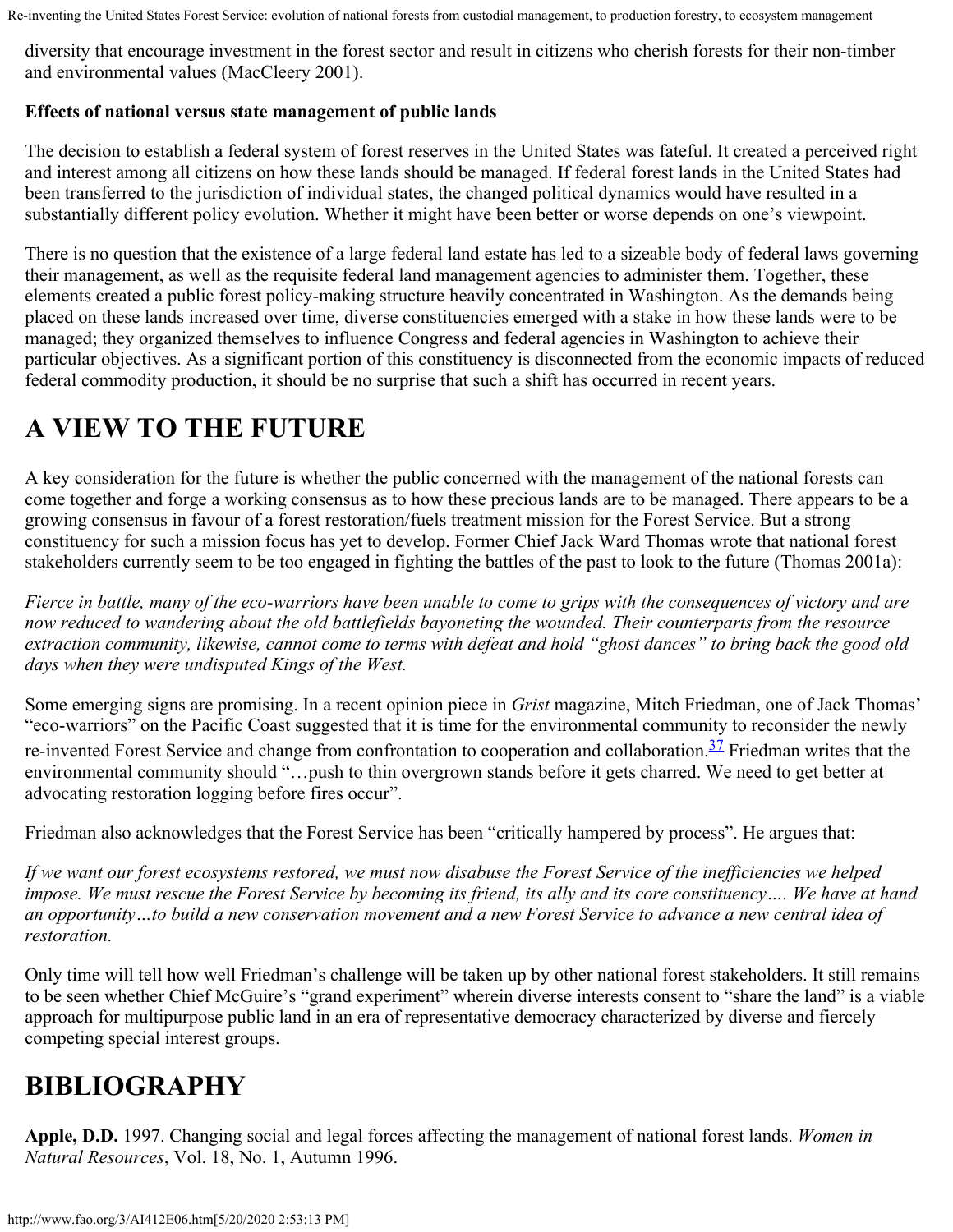**Arno, S.F.** 1985. Ecological effects and management implications of Indian fires. *In Proceedings: Symposium and workshop on wilderness fire.* 15–18 November 1983. Missoula, MT. Ogden, Utah, Intermountain Forest and Range Experiment Station, General Technical Report INT182, USDA/Forest Service.

**Arno, S.F. & Allison-Bunnell, S.** 2002. *Flames in our forest: disaster or renewal?* Washington, DC, Island Press, 227 pp.

**Babbitt, B.** 1994. The Endangered Species Act and "takings": a call for innovation within the terms of the act. *Environmental Law,* 24(2): 355–67.

**Bowes, M.D. & Krutilla, J.A.** 1989. *Multiple-use management: the economics of public forestlands*. Washington, DC, John Hopkins University Press for Resources for the Future. 357 pp.

**Brooks, D.J.** 1993. *U.S. forests in a global context*. USDA/Forest Service, General Technical Report RM 228, 7/93. (Online at:<http://svinet2.fs.fed.us/pl/rpa/93rpa/93pub.htm>).

**Brown, H. & Williams G.** 2001. *Crossing the divide: Forest Service milestones in the 1980s*. Washington, DC, USDA/Forest Service.

**Carson, R.** 1962. *Silent spring*. Boston, Houghton Mifflin Co.

**Census.** 1975. *Historical statistics of the United States from colonial times to 1970, Bicentennial edition*, Part 1. U.S. Department of Commerce, Bureau of the Census, Washington, D.C.

**Census.** 1970–1990. *Characteristics of new housing: current construction reports*. Series C25. Compilation of 1970-90 C25 reports. Washington, DC: U.S. Department of Commerce, Bureau of the Census.

**Census.** 1994. *Statistical abstract of the United States, 1994*. Washington, DC, U.S. Department of Commerce, Bureau of the Census.

**Census.** 2000. *Characteristics of new housing: 2000*. 2000 C25 report, Table 16. Washington, DC, U.S. Department of Commerce, Bureau of the Census.

**Clark, L. & Sampson, R.N.** 1995*. Forest ecosystem health in the inland west: a science and policy reader*. Washington, DC, Forest Policy Center, American Forests.

**Domestic Policy Council (DPC).** 1988. *Outdoor recreation in a nation of communities: action plan for Americas outdoors*. A Report of the Task Force on Outdoor Recreation Resources and Opportunities to the Domestic Policy Council, Washington, D.C. 6/88.

**Environmental Protection Agency (EPA).** 2001. *Latest findings on national air quality: 2000 status and trends.* Environmental Protection Agency, Washington, D.C. September 2001. (Online at: <http://www.epa.gov/air/aqtrnd00/index.html>).

**Fairfax, S.K.** 1978. A disaster in the environmental movement. *Science,* 17 February 1978: 743– 748.

**FEMAT.** 1993. *Forest ecosystem management: An ecological, economic, and social assessment – report of the Forest Ecosystem Management Assessment Team*. USDA-Forest Service. Portland, Oregon. Online at: <http://pnwin.nbii.gov/nwfp/FEMAT/>

**Fedkiw, J.** 1989. *The evolving use and management of the nation's forests, grasslands, croplands, and related resources.* USDA-Forest Service, General Technical Report RM 175, September 1989.

**Fedkiw, J.** 1999. *Managing multiple uses on national forests, 1905-1995*. Washington, DC, USDA Forest Service. FS-628. 284 pp.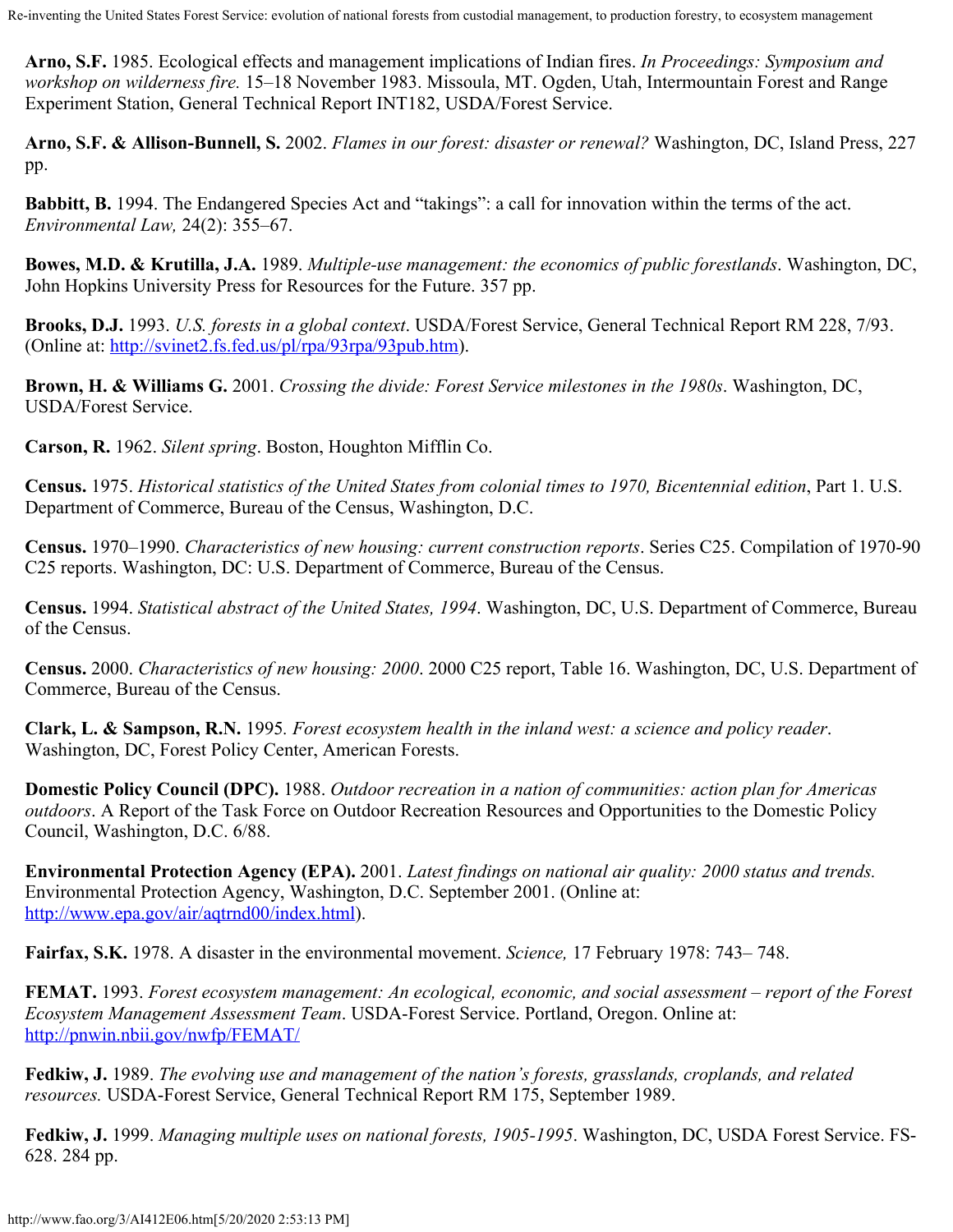**Forest Options Group (FOG).** 1999. *Second century: options for the Forest Service*. A report to the American people by the Forest Options Group, January 1999. Online at: [http://www.ti.org/ 2c.html](http://www.ti.org/2c.html).

**Franklin, J.** 1989. Toward a new forestry. *American Forests* (November–December, 1989). **Franklin, J. & Forman, R.** 1987. Creating landscape patterns by forest cutting: ecological consequences and principles. *Landscape Ecology* 1(1987): 5–18.

#### **Franklin, J., Cromack, K., Denison, W., McKee, Maser, C., Sedell, J., Swanson, F. & Juday,**

**G.** 1981. *Ecological characteristics of old-growth Douglas-fir forests*. Gen. Tech. Rep. PNWGTR-118. Portland, OR, U.S. Department of Agriculture, Forest Service, Pacific Northwest Research Station. 48 pp. Online at: <http://216.48.37.142/pubs/viewpub.jsp?index=5546>.

**General Accounting Office (GAO).** 1999. *Western national forests: a cohesive strategy is needed to address catastrophic wildfire threats*. Washington, DC, General Accounting Office, GAO/ RCED-99-56. Online at: <http://www.gao.gov/archive/1999/rc99065.pdf>

**Gruell, G.E.** 1985. Indian fires in the interior west: a widespread influence. *In Proceedings: Symposium and workshop on wilderness fire.* 15–18 November 1983. Missoula, MT. Ogden, Utah, Intermountain Forest and Range Experiment Station, General Technical Report INT182, USDA/Forest Service.

**Grumbine, R.E.** 1994. What is ecosystem management? *Conservation Biology,* 8: 27–38.

**Howard, J.L.** 2003. *U.S. timber production, trade, consumption, and price statistics 1965 to 2002*. Res. Pap. FPL-RP-615. Madison, WI, U.S. Department of Agriculture, Forest Service, Forest Products Laboratory. 90 pp.

**Human Resources Management (HRM).** 2006. *Workforce data reports from NFC.* Human Resources Management, USDA/Forest Service.

**Johnson, K.N., Franklin, J.F., Thomas, J.W. & Gordon, J.** 1991. Alternatives for management of late-successional forests of the Pacific Northwest. A report to the Agriculture Committee and the Merchant Marine and Fisheries Committee of the U.S. House of Representatives. 59 pp. Online at:<http://pnwin.nbii.org/nwfp/alternatives.pdf>

**Johnson, N.C. Malk, A.J., Szaro, R.C. & Sexton, W.T., eds.** 1999. *Ecological stewardship: a common reference for ecosystem management*, Elsevier Science Ltd., Oxford. On-line reference at: [http://www.elsevier.com/wps/find/bookdescription.cws\\_home/601491/description#description](http://www.elsevier.com/wps/find/bookdescription.cws_home/601491/description#description).

**Karkkainen, B.C.** 2002. Toward a smarter NEPA: monitoring and managing government's environmental performance. *Columbia Law Journal* (May 2002) p. 102, *Colum. L. Rev.* p. 903. **Kaufman, H.** *1960. The forest ranger: a study in administrative behavior*. Baltimore, MD, John Hopkins Press.

**Kaufman, H.** 1994. *The paradox of excellence*. Online at: [http://fs.jorge.com/archives/History\\_National/Kaufman\\_1994.htm](http://fs.jorge.com/archives/History_National/Kaufman_1994.htm)

**Kennedy School.** 1994. *What if we could start over: the US Forest Service champions "bottomup" management*. John F. Kennedy School of Government Case Program. Case: C16-941246.0. Harvard University, Cambridge. Massachusetts.

**Kessler, W.B., Salwasser, H., Cartwright, C.W. Jr. & Caplan, J.A.** 1992. New perspectives for sustainable natural resources management. *Ecol. Appl*. 2, 221–225.

**Kuusela, K.** 1994. *Forest resources in Europe 1950-1990*. European Forest Institute, Research Report 1. Cambridge, UK, Cambridge University Press.

**Lee, R.G.** 1994. *Broken trust, broken land: freeing ourselves from the war over the environment*. Wilsonville, Oregon,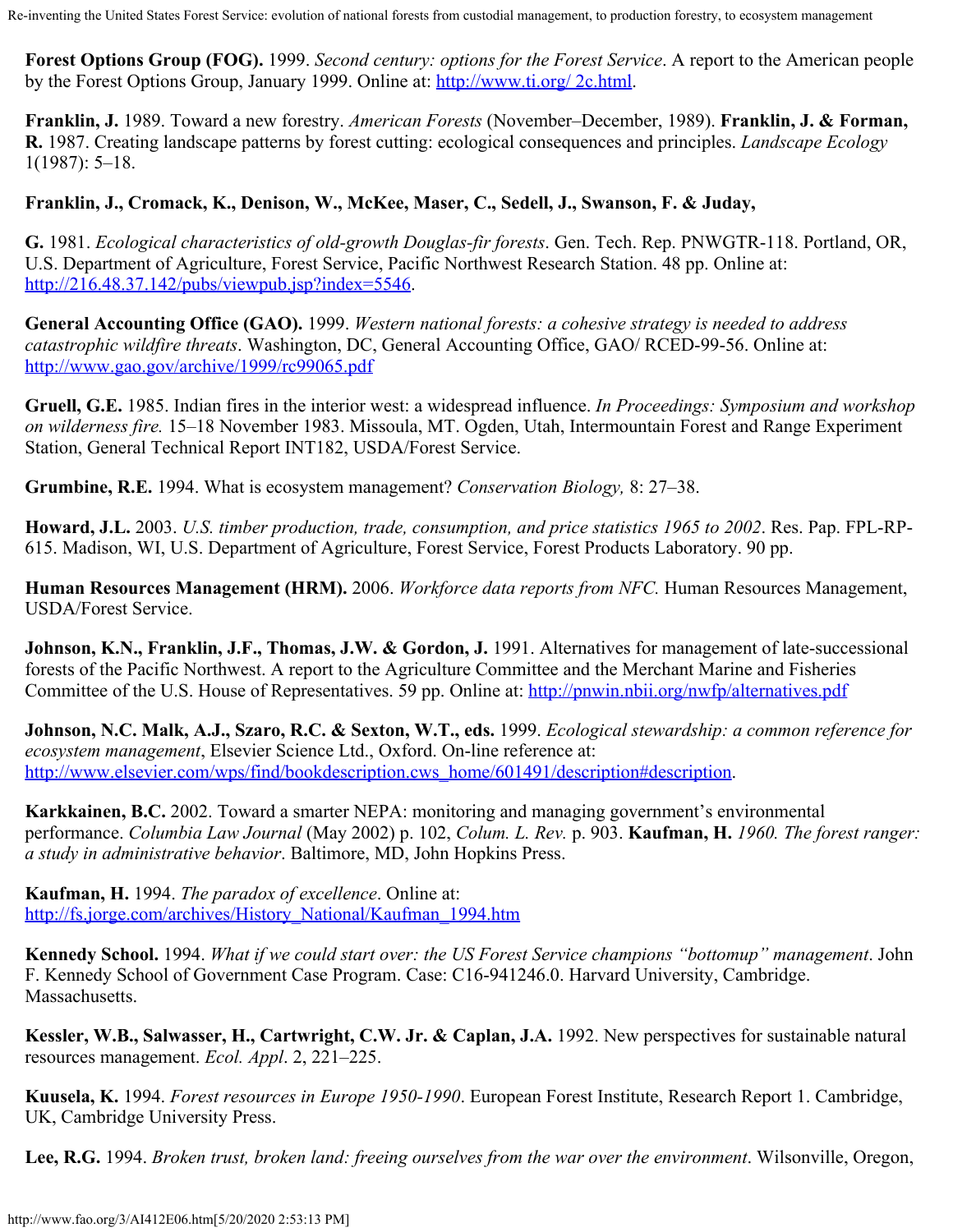Book Partners, Inc.

**MacCleery, D.W.** 1992. *American forests: a history of resiliency and recovery. USDA/Forest Service*, FS-540. In cooperation with the Forest History Society, Durham, North Carolina. Online at: <http://svinet2.fs.fed.us/pl/rpa/93rpa/93pub.htm>

**MacCleery, D.** 2001. *Pathway to sustainability: defining the bounds on forest anagement*, by John Fedkiw, Douglas W. MacCleery, and V. Alaric Sample. Durham, North Carolina, Forest History Society.

**MacCleery, D.W. & Le Master, D.C.** 1999. The historical foundation and evolving context for natural resources management on federal lands. *In* W.T. Sexton, R.C. Szaro, N.C. Johnson & A.J. Malk, eds*. Ecological stewardship: a common reference for ecosystem management*, pp. 517–556. Oxford, Elsevier Science Ltd.

**Office of Personnel Management (OPM).** 2006. *Breakdown of Forest Service employment by job series – 1973, 1983, 1993, 2003.* Washington, DC. Office of Personnel Management. **Pyne, S.J.** 1982. *Fire in America: a cultural history of wildland and rural fire*. Princeton, NJ, Princeton University Press.

**Roth, D. & Williams, G.** 2003. *The Forest Service in 1905*. USDA/Forest Service, January 8, 2003. Online at: <http://www.fs.fed.us/newcentury/1905%20Renaming%20the%20Forest%20Service.doc>

**Robertson, D.** 1992. Memo from Dale Robertson to regional foresters and station directors entitled "Ecosystem Management of the National Forests and Grasslands." Washington Office, USDA/ Forest Service, June 4, 1992.

**Salwasser, H., MacCleery, D.W. & Snellgrove, T.A.** 1993. An ecosystem perspective on sustainable forestry and new directions for the U.S. national forest system. *In* G.H. Aplet, N. Johnson, J.T. Olson & V. Alaric Sample, eds. *Defining sustainable forestry*, pp. 44–89. Covelo, CA, Island Press.

**Sampson, R.N. & Adams, D.L., eds.** 1993. *Assessing ecosystem health in the Inland West*. Overview papers from an American Forests scientific workshop. 14–19 November 1993, Sun Valley, ID. Washington, DC, American Forests.

**Senate Agriculture.** 2003. *Report on the Healthy Forests Restoration Act (H.R. 1904)*. Senate Agriculture Committee. November 2003. U.S. Congress.

**Society of American Foresters (SAF).** 1993. *Taskforce report on sustaining long-term forest health and productivity*. Bethesda, MD. Cited in: *Forest of discord: options for governing our national forests and federal public lands,* 19–20. Bethesda, MD, Society of American Foresters. 1999. 84 pp.

**Stankey, G.M., Bormann, B.T., Ryan, C., Shindler, B., Sturtevant, V., Clark, R.N. & Philpot, C. 2003. Adaptive** management and the Northwest Forest Plan: rhetoric and reality. *Journal of Forestry,* Vol. 101, No. 1, January/February 2003.

**Steen, H.K.** 1976. *The U.S. Forest Service: a history*. Seattle, Washington, University of Washington Press.

**Steen, H.K.** 2000. Traditional forestry hits the wall: excerpt of interview with F. Dale Robertson by Harold Steen, August 12–14 1999, *Forest History Today* (Spring 2000). Online at: <http://www.lib.duke.edu/forest/Publications/FHT/FHTSpring2000/hitwall.pdf>

**Thomas, J.W.** 2001a. Testimony in hearing before the subcommittee on forests and forest health on "Conflicting Laws and Regulations – Gridlock on the National Forests". 25 October 2001. Washington, DC, U.S. House of Representatives.

**Thomas, J.W.** 2001b. Testimony in a hearing on the Northwest Forest Plan on October 24, 2001 before the Senate Subcommittee on Public Lands and Forests of the Committee on Energy and Natural Resources. U.S. Senate, Washington, DC.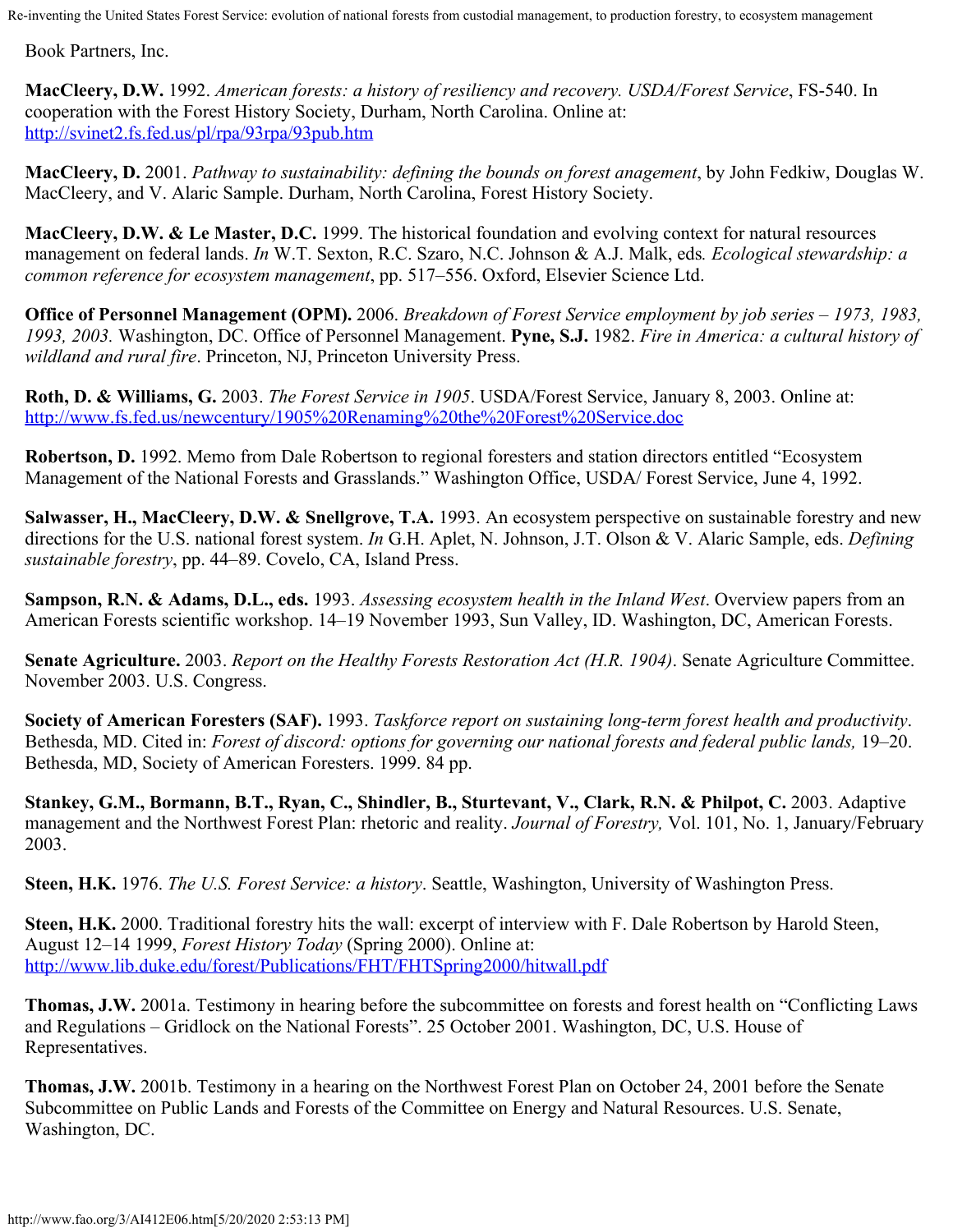**Thomas, J.W.** 2003. *Sustainability and the Northwest Forest Plan: dynamic vs. static management*. *Prepared for the USDA Forest Service Pacific Southwest Region Review of Northwest Forest Plan Implementation by Jack Ward Thomas, Boone and Crockett Professor of Conservation, University of Montana, Missoula, Montana, 23 June 23 2003. Online at:*<http://www.fs.fed.us/r5/nwfp/plans/sus.shtml>

**Thomas, J.W.** 2004. *The journals of a forest service chief* (Harold K. Steen, ed.) Durham, NC, Forest History Society and Seattle, WA, University of Washington Press.

**Thomas, J.W., Forsman, E.D., Lint, J.B., Meslow, E.C., Noon, B.R. & Verner, J.** 1990. *A conservation strategy for the northern spotted owl.* (ISC Report). Portland, Oregon, USDA Forest Service, Bureau of Land Management, U.S. Fish and Wildlife Service, and National Park Service. 427 pp. Online at: <http://pnwin.nbii.gov/nwfp/ConservationStrategyOwl/>

**Thomas, J.W., Raphael, M.G., Anthony, R.G., Forsman, E.D., Gunderson, A.G., Holthausen, R.S., Marcot, B.G., Reeves, G.H., Sedell, J.R. & Solis, D.M.** 1993. *Viability assessments and management considerations for species associated with late-successional and old-growth forests of the Pacific Northwest*. (Also referred to as the Scientific Assessment Team or SAT Report.) Portland, Oregon, U.S. Department of Agriculture, Forest Service. 523 pp. Online at:<http://www.environment.pdx.edu/oldgrowth.htm>

**Trefethen, J.B.** 1975. *An American crusade for wildlife*. New York, NY, Winchester Press and the Boone and Crockett Club.

**Twight,** B.W. 1990. Bernhard Fernow and Prussian forestry in America. *Journal of Forestry*, 88 (2): 21–25.

**United States Department of Agriculture (USDA).** 2002. *FY 2003 budget summary*. USDA, Washington, DC. Online at:<http://www.usda.gov/agency/obpa/Budget-Summary/2003/2003budsum.htm>

**USDA/Forest Service.** 1971. *National forest management in a quality environment: timber productivity.* Washington, DC, U.S. Forest Service, 1971. 61 pp.

**USDA/Forest Service.** 1993. *Report of the Forest Service – fiscal year 1992*. Washington, DC. 2/93.

**USDA/Forest Service.** 1994. *The Forest Service ethics and course to the future.* FS-567. Washington, DC. 1994.

**USDA/Forest Service.** 1994a. *The reinvention of the Forest Service: the changes begin*. 6 December, 1994. Washington, DC.

**USDA/Forest Service.** 2001. *Forest resources of the United States, 1997*. General Technical Report NC-219, St. Paul, MN, North Central Research Station.

**USDA/Forest Service.** 2002. *The process predicament: how statutory, regulatory, and administrative factors affect national forest management*, USDA/Forest Service, Washington, DC, June 2002. Online at: <http://www.fs.fed.us/projects/documents/Process-Predicament.pdf>

**USDA/Forest Service.** 2003. *National review of silviculture continuing education and silviculture certification programs: phase one team report*. Forest Management Division, National Forest System. USDA/Forest Service, Washington, DC, 2003.

**USDA/Forest Service.** 2004. *Forest resources of the United States, 2002*. General Technical Report NC-241, St. Paul, MN, North Central Research Station.

**USDA/Forest Service.** 2004a. *Forest Service performance and accountability report – fiscal year 2003*. USDA/Forest Service, Washington, DC. April 2004.

**USDA/Forest Service.** 2005. *Ten year report on the Northwest Forest Plan. Socio-economic draft report*. Vol. 3, Part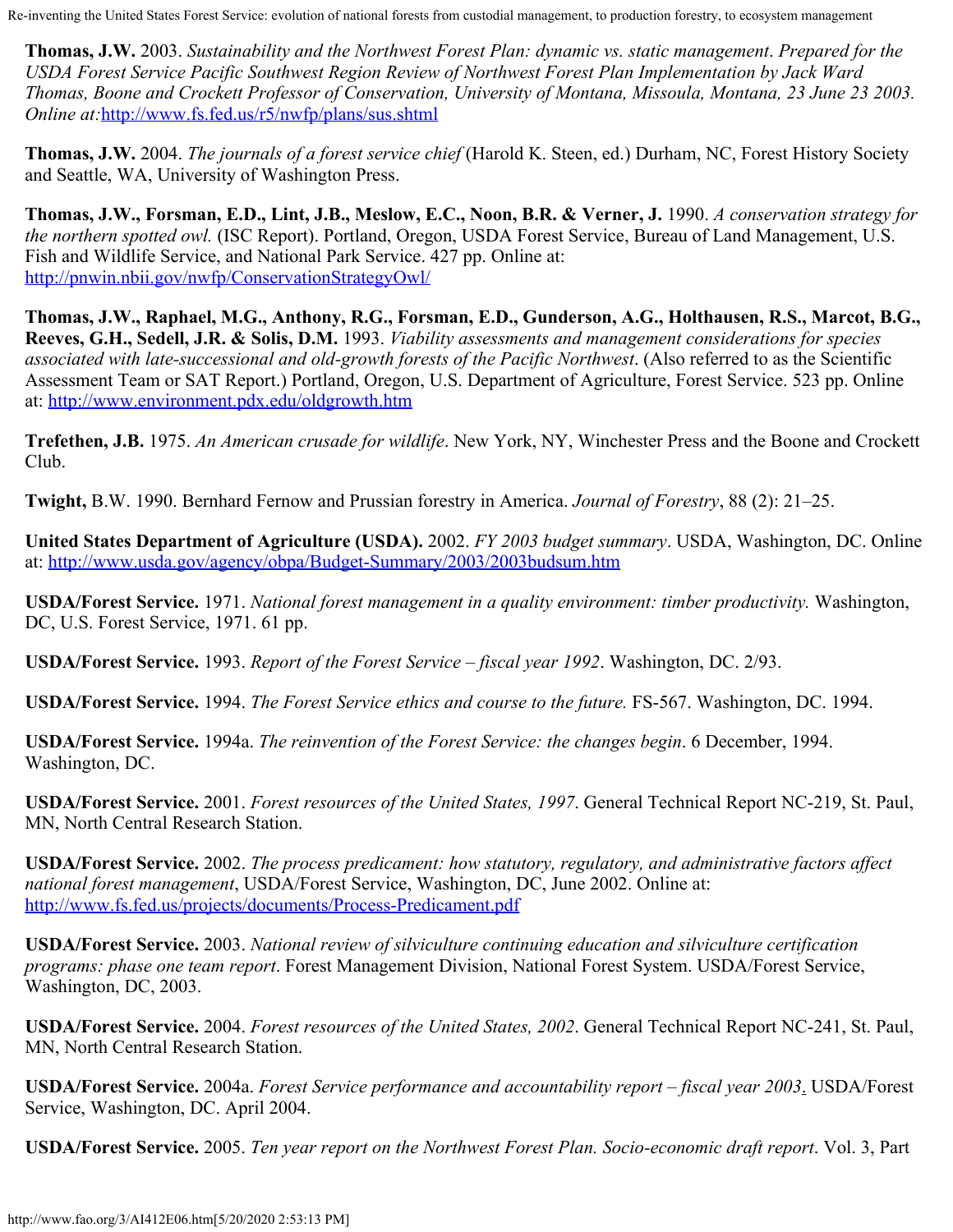1, Chapter 4 (Agency Jobs, Unit Reorganizations, and Budgets). Online at: [http://www.reo.gov/monitoring/10yr](http://www.reo.gov/monitoring/10yr-report/social-economic/documents/ timber_vol_3_part_1_chaps_1-6.pdf)[report/social-economic/documents/ timber\\_vol\\_3\\_part\\_1\\_chaps\\_1-6.pdf](http://www.reo.gov/monitoring/10yr-report/social-economic/documents/ timber_vol_3_part_1_chaps_1-6.pdf)

**USDA/Forest Service.** 2005. *National forest cut and sold reports*, FY 1950 to date, USDA/Forest Service, Washington, DC.

**USDA/Forest Service.** 2005a. *Land areas of the National Forest System – 2005.* USDA/Forest Service, Washington, DC. Online at:<http://www.fs.fed.us/land/staff/lar/index.html>

**USDA/Forest Service & USDI/Bureau of Land Management.** 1994. *Final supplemental environmental impact statement on management of habitat for late-successional and old-growth forest related species within the range of the northern spotted owl*. Portland, Oregon.

**U.S. Department of Commerce.** 2001. Bureau of Economic Analysis, July 2001.

**U.S. Senate.** 1972. *Clearcutting on federal timberlands.* Committee on Interior and Insular Affairs, Subcommittee on Public Lands. Committee Print. 92<sup>nd</sup> Cong., 2nd Sess. Washington, DC, U.S. Govt. Print. Off., Mar. 1972. 13 pp.

**USTR (Office of the U.S. Trade Representative).** 1996. U.S. and Canada Reach Agreement on Softwood Lumber. Press release, 16 February, 1966. Washington, DC, Executive Office of the President. 4 pp.

**Walters, C.** 1986. *Adaptive management of renewable resources* (New York, MacMillan Publishing Company), and C. Walters & C.S. Holling, Large-scale management experiments and learning by doing. *Ecology* 71 (1990).

**White House.** 2002. *The President's management agenda*. Washington, DC, Executive Office of the President, Office of Management and Budget. Online at:<http://www.whitehouse.gov/omb/budget/fy2002/mgmt.pdf>

**Wilent, S.** 2006. Federal forests, private foresters? Forest Service, other agencies mull contracting some services. *The Forestry Source*, Bethesda, Maryland. Society of American Foresters. Online at: <http://www.safnet.org/archive/OutsourcingApril06.pdf>

**Williams, M.** 1989. *Americans and their forests: a historical geography*. New York, Cambridge University Press.

**Williams,** G.W. 2002. *The multiple use-sustained yield act*. Washington, DC, USDA/Forest Service, 7/12/2002.

**Williams, G.W.** 2004. *Forest Service organization and reorganization: past to present*. Washington, DC, USDA/Forest Service, 12/13/2004.

**Williams, G.W.** 2004a. *FS employees 1891 to present*. Washington, DC, USDA Forest Service, History Program.

**Zhang, D.** 2000. *Endangered species and timber harvesting: the case of red-cockaded woodpeckers*. Auburn, Alabama, Forest Policy Center, School of Forestry and Wildlife Sciences, Auburn University.

<span id="page-27-0"></span><sup>1</sup> Senior Policy Analyst, Forest Management Staff, USDA, Forest Service, Washington, DC. Phone: 202-205-1745; fax: 202-205-1045; email: [dmaccleery@fs.fed.us](mailto:dmaccleery@fs.fed.us)

<sup>2</sup> The United States Civil War (1861–1865), the bloodiest conflict in the country's history, was fought, in part, over whether individual states had the right to withdraw from the Union into which they had voluntarily entered at the conclusion of the Revolutionary War of 1776 to 1782. The outcome of the war determined that the answer was "no".

 $3$  Although reasonable at the time, this assumption has since proven invalid. Owing to rising real prices for wood products and a favourable tax and related institutional climate that encourages investments in timber-growing practices, private forests now account for 92 percent of national timber harvest, while also providing high levels of watershed protection (USDA/Forest Service 2004).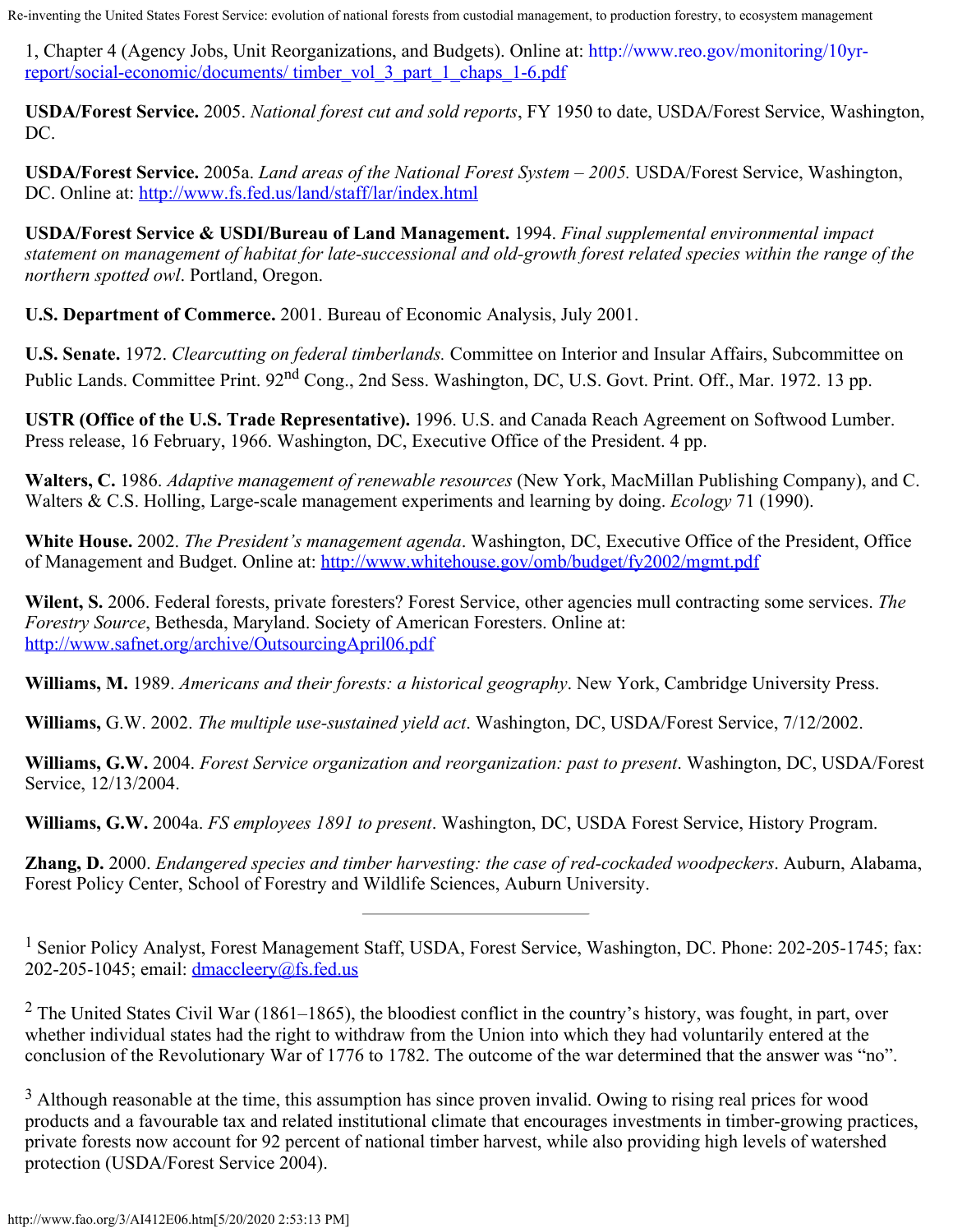<sup>4</sup> In 1907 the forest reserves were renamed "national forests".

<sup>5</sup> Over time, one of the largest federal land-managing agencies has been located in the Department of Agriculture, while almost all other land-managing agencies are located in the Department of the Interior (DOI); this led to many proposals to either shift the Forest Service back to the DOI or to create a Department of Natural Resources within which all federal land-managing agencies would reside. None of these proposals has been implemented successfully.

 $^6$  Until the mid- to late 1970s, professional employees working for the national forests generally did not apply for job openings. Such promotions or transfers were offered with a strong expectation that they would be accepted. These usually required the employee and his or her family to move, often to remote locations. It was widely understood that if a particular employee turned down two such offers, the next one would be very long in coming, if ever.

 $7$  Over the last several decades many adjacent national forests have combined administrative offices.

 $8$  For example, today firefighters of the various federal and state agencies are trained to use standardized firefighting equipment and techniques. Federal, state and local agency firefighters from anywhere in the country can be mobilized, sent to emergency situations elsewhere in the country and operate effectively with standardized radio frequencies, equipment, terminology and training.

 $9$  Required reforestation of logged areas is generally done by the Forest Service, usually using funds deposited into a special fund by the logging contactor. Federal agencies generally use private planting contractors and planting stock raised in federal nurseries.

<sup>10</sup> *Newsweek*, 2 June 1952.

<span id="page-28-0"></span> $11$  The Forest Service had advanced the primitive area and wilderness concepts by establishing several "primitive areas" in the 1920s and 1930s. A summary of this history is available online at: [http://www.fs.fed.us/global/wsnew/fs\\_history/issue19.doc](http://www.fs.fed.us/global/wsnew/fs_history/issue19.doc)

<sup>12</sup> In 1975, legislation was passed to allow designation of wilderness areas in the eastern United States (DPC 1988).

<sup>13</sup> Under the Equal Access to Justice Act, citizens and NGOs can be reimbursed for the costs of bringing litigation against the federal government if certain requirements are met. In contrast to many other countries, citizens and NGOs are not required to cover the government's legal costs if the litigation brought by them is unsuccessful.

<sup>14</sup> Some of the increase in permanent full-time employment during this period was due to conversion of temporary, wage grade employees to permanent full-time status.

<sup>15</sup> In response to the national forest clear-cutting controversy, in March 1972, the Senate Subcommittee on Public Lands published a set of guidelines for clear-cutting on public lands (U.S. Senate 1972). These guidelines, called the "Church Guidelines" after Subcommittee Chair Frank Church of Idaho, were later incorporated into the statutory requirements of the NFMA of 1976 (Fedkiw 1999).

<span id="page-28-1"></span><sup>16</sup> Current and old archived Eco-Watch dialogues can be viewed online at: [http://www.fs.fed.us/eco/eco-watch/](http://www.fs.fed.us/eco/eco-watch/ ecowatch.html) [ecowatch.html](http://www.fs.fed.us/eco/eco-watch/ ecowatch.html)

<span id="page-28-2"></span>17 The AFSEEE's Web site can be viewed at:<http://www.fseee.org/>

- <span id="page-28-3"></span><sup>18</sup> Available online at:<http://216.48.37.142/pubs/viewpub.jsp?index=5546>
- <span id="page-28-4"></span><sup>19</sup> The ISC report can be viewed at: [http://pnwin.nbii.gov/nwfp/ConservationStrategyOwl/part\\_1.pdf](http://pnwin.nbii.gov/nwfp/ConservationStrategyOwl/part_1.pdf)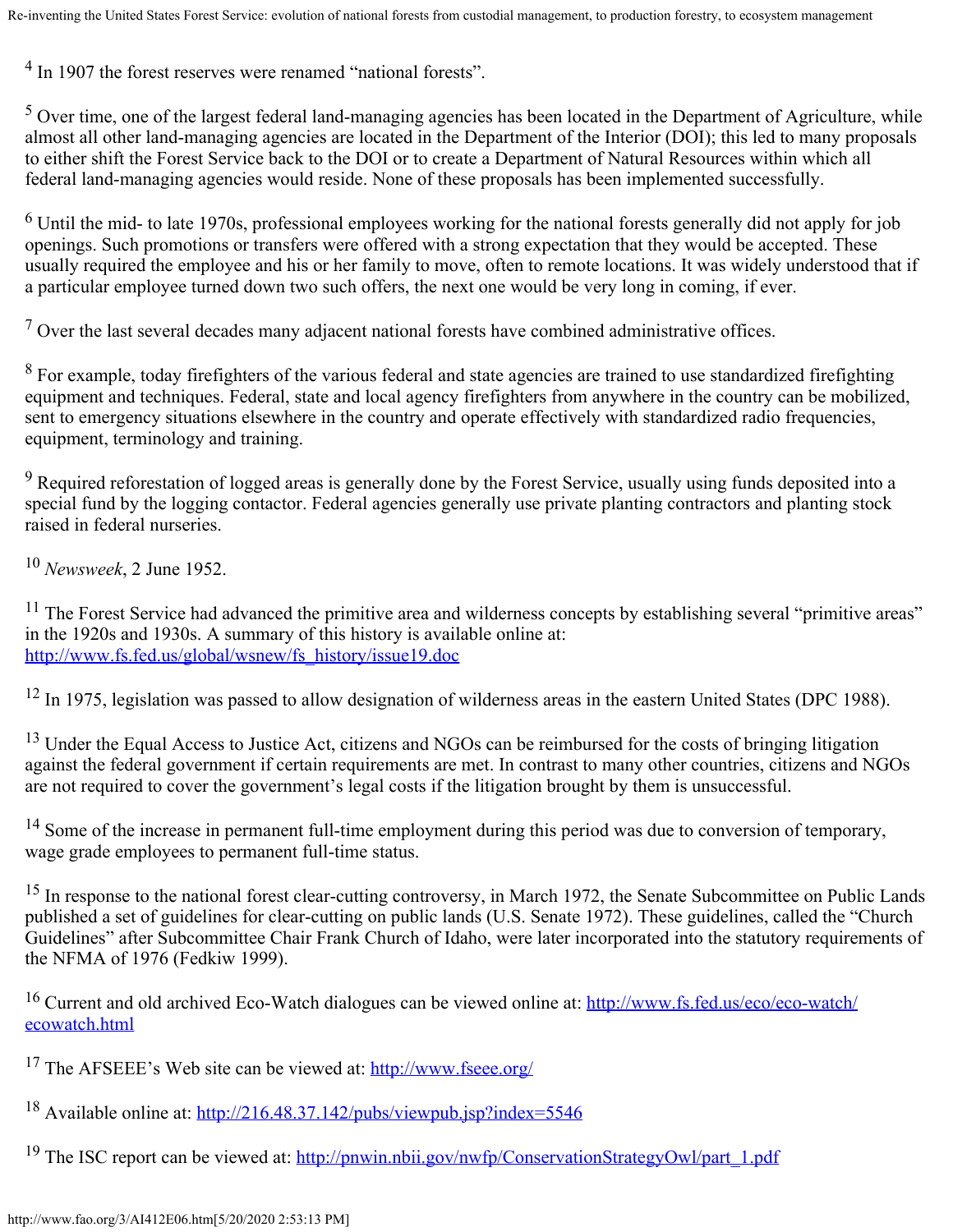<span id="page-29-0"></span><sup>20</sup> The Scientific Panel report can be viewed at:  $\frac{http://p_nwin.nbii.org/nwfp/alternative.pdf}{http://p_nwin.nbi.}$ 

<span id="page-29-1"></span><sup>21</sup> The FEMAT report can be viewed at:<http://pnwin.nbii.gov/nwfp/FEMAT/>

<span id="page-29-2"></span>22 Information on the NWFP is available at:<http://www.reo.gov/>

 $^{23}$  Dale Robertson had begun the process of agency re-invention even before he became Chief (in his position as Associate Chief under Chief Max Peterson).

<span id="page-29-3"></span><sup>24</sup>*Cut and sold* and other timber-related reports can be viewed online at: <http://www.fs.fed.us/forestmanagement/reports/index.shtml>

<span id="page-29-4"></span>25 Annual National Forest System Reforestation and Timber Stand Improvement reports can be viewed at: <http://www.fs.fed.us/forestmanagement/reports/reforest-tsi/index.shtml>

<span id="page-29-5"></span> $26$  A detailed discussion of how the national forest timber programme has changed since 1990 can be viewed at: <http://www.fs.fed.us/forestmanagement/reports/tspirs/1997/index.shtml#fig4>

 $^{27}$ Although a career Forest Service employee, Thomas did not undergo the senior executive training required of top career civil service positions. Therefore, he accepted his appointment as the first political appointee to be Chief since Gifford Pinchot and Henry Graves, based on the promise that he would later be converted to career civil service status. This never occurred.

 $^{28}$  For his account of the pressures he faced in responding to the demands of Congress and the Clinton Administration see *The journals of a forest service chief* (Thomas 2004).

<sup>29</sup> Planning and environmental analysis was estimated to consume 40 percent of total direct work at the national forest level (USDA/Forest Service 2002).

<sup>30</sup> The focus on short-term effects on forest resources, e.g. water quality and fisheries, is illustrated by the adverse ruling in Pacific Coast Federation of Fisherman's Association V. NMFS, 253 F.3d 1137 (9<sup>th</sup> Cir. 2001).

<span id="page-29-6"></span> $31$  Testimony by Dale Bosworth before the House Subcommittee on Forests (6/12/2002) describing the implications of this report can be viewed at:<http://www.usda.gov/agency/ocr/download/FS-Bosworth-6.12.02.pdf>

<span id="page-29-7"></span><sup>32</sup> This essay, "The Paradox of Excellence", is online at: [http://fs.jorge.com/archives/History\\_National/](http://fs.jorge.com/archives/History_National/ Kaufman_1994.htm) [Kaufman\\_1994.htm](http://fs.jorge.com/archives/History_National/ Kaufman_1994.htm)

<span id="page-29-8"></span> $33$  The background and descriptions of the administrative reforms under HFI and related topics can be viewed at: [http://www.healthyforests.gov/initiative/admin\\_actions.html](http://www.healthyforests.gov/initiative/admin_actions.html)

<span id="page-29-9"></span><sup>34</sup> The enterprise team concept was developed to encourage innovative and entrepreneurial activities within government. These units are self-supporting and enter into contracts with agency offices needing specialized services. More information and a list of teams are available at: [http://www.fs.fed.us/reinvention/enterprise/about/enterprise\\_units.shtml](http://www.fs.fed.us/reinvention/enterprise/about/enterprise_units.shtml)

<span id="page-29-10"></span> $35$  The process for carrying out competitive sourcing is laid out in the Office of Management and Budget's Circular A-76, which can be viewed online at: http://www.whitehouse.gov/omb/circulars/a076/a76 incl\_tech\_correction.pdf

<span id="page-29-11"></span> $36$  More information on the practical application of adaptive management is available online at: <http://www.worldwildlife.org/bsp/publications/aam/112/titlepage.htm>